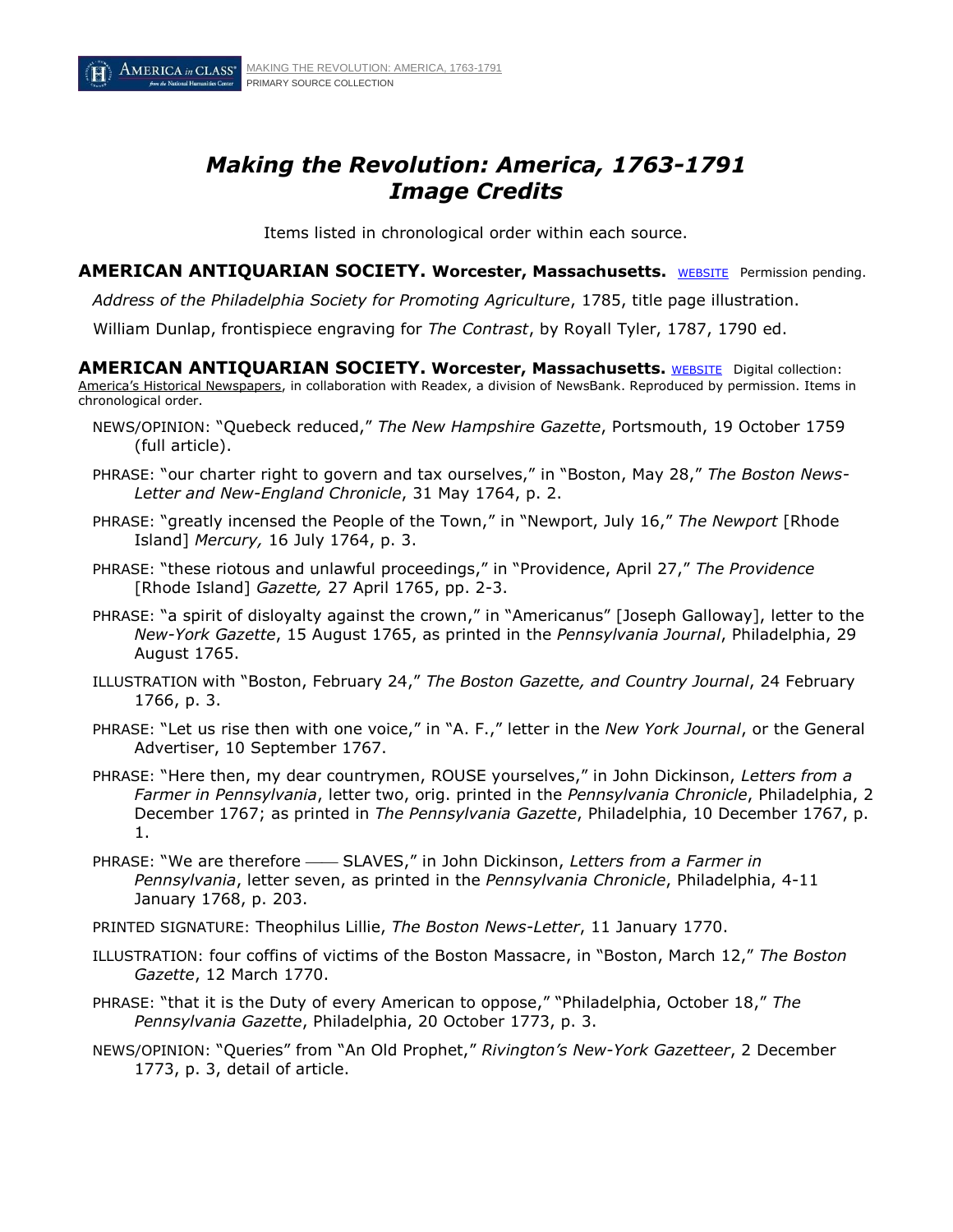- NEWS/OPINION: "Friday, December 17. Boston," *The Massachusetts Spy*, Boston, 23 December 1773, detail of article.
- NAMEPLATE: *Massachusetts Spy, or, Thomas's Boston Journal*, Boston, 29 September 1774, p. 1 (with "Join or Die").
- NEWS/OPINION: Letter of Isaac Wilkins, *Rivington's New York Gazetteer*, 11 May 1775, detail of letter.
- NAMEPLATE: *The Massachusetts Spy, Or, American Oracle of Liberty*, Boston, 17 May 1775, p. 1.
- PHRASE: "what think ye of the Yankees now?" in "Worcester, May 17," *The Massachusetts Spy, Or, American Oracle of Liberty*, Boston, 17 May 1775, p. 3.
- NAMEPLATE: *The Massachusetts Gazette: and the Boston Weekly News-Letter*, 11 January 1776.
- ADVERTISEMENT: Publisher's advertisement for *Common Sense*, *The Pennsylvania Ledger*, Philadelphia, 13 January 1776, p. 1.
- NEWS/OPINION: "Philadelphia, October 31," *The Freeman's Journal*, *or, The North-American Intelligencer*, Philadelphia, 31 October 1781, full article.
- NEWS/OPINION: "Fishkill, Jan. 25," *The Freeman's Journal*, Philadelphia, 29 January 1783, detail.
- ADVERTISEMENT: "This Evening, at Seven o'clock . . . ," advertisement for lecture by Noah Webster, *The Independent Gazetteer*, Philadelphia, 6 February 1787.
- ADVERTISEMENT: "Murray and Sansom," *Independent Journal*, New York, 15 August 1787.
- NAMEPLATE: *The Independent Gazetteer; Or, The Chronicle of Freedom*, Philadelphia, 5 December 1787.
- NEWS/OPINION: Letter to Mr. Russell (editor), *The Massachusetts Centinel*, Boston, 5 January 1788, detail of letter.
- NEWS/OPINION: "The New Roof," allegory by Francis Hopkinson, *The Pennsylvania Packet*, Philadelphia, 29 December 1787; as published in the *Connecticut Courant*, Hartford, 25 February 1788, detail of first paragraph.
- POEM: "The New Congress," *The Massachusetts Centinel*, Boston, 4 March 1789, p. 196.
- NEWS/OPINION: Letter to Mr. Oswald (editor), *The Independent Gazetteer; Or, The Chronicle of Freedom*, Philadelphia, 19 March 1788, detail of letter.
- NEWS/OPINION: "From our Correspondent, March 16," *The New Hampshire Gazette, and General Advertiser*, Portsmouth, New Hampshire, 1 April 1789, p. 3.
- ANNOUNCEMENT: "In Order to make Room for the interesting Debates in Congress . . . for this Day's Paper," *The United States Chronicle*, Providence, Rhode Island, 23 April 1789.
- POEM: "The New Congress," *The Middletown Gazette*, Middletown, Connecticut, 25 April 1789.
- SONG: "A Song-on the arrival of the Illustrious President Washington," The Massachusetts *Centinel*, Boston, 2 May 1789, detail (first three stanzas).
- NEWS/OPINION: "Philadelphia, January 31," *The New York Daily Gazette*, 3 February 1792, first paragraph.
- NAMEPLATE: *American Apollo*, Boston, 12 October 1792, p. 1.
- NEWS/OPINION: "Charleston: Saturday, December 1, 1832. Authentic Letters, by Eliza Wilkinson," *The Southern Rose Bud, or, Youth's Gazette*, 1 December 1832, p. 55, detail.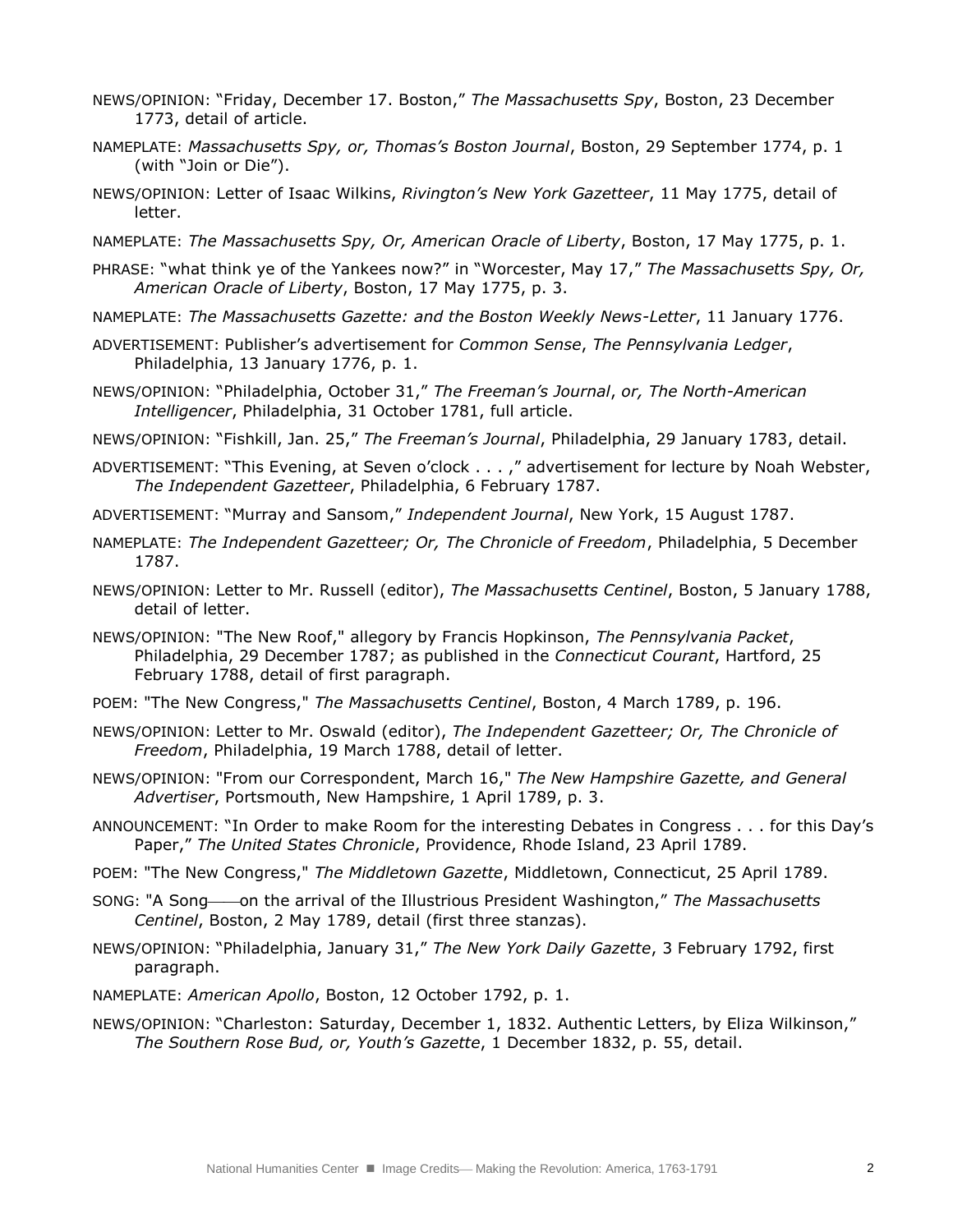**AMERICAN ANTIQUARIAN SOCIETY. Worcester, Massachusetts. [WEBSITE](http://www.americanantiquarian.org/) Images in AAS** collections retrieved in digital collection, Early American Imprints, Series I: Evans, 1639-1800, American Antiquarian Society in collaboration with Readex, a division of NewsBank. Reproduced by permission. Items in chronological order.

- PHRASES: "Their loyalty has been abundantly proved" and "absolutely irreconcileable with the rights of the Colonists," in James Otis, *The Rights of the British Colonies, Asserted and Proved*, 1764, pp. 32, 38. EAI 9773.
- PHRASE: "but are indeed reduced to the most abject slavery," in Gov. Stephen Hopkins, *The Rights of the Colonies Examined,* written 1764, publ. 1765, p. 16. EAI 10010.
- PHRASE: "What a dreadful scene was this!" in Rev. Jonathan Mayhew, *The Snare Broken: A Thanksgiving Discourse*, sermon, 23 May 1766, p. 20. EAI 10388.
- PHRASE: "peace and quiet among ourselves," in Rev. Charles Chauncy, *A Discourse of "the good News from a far Country,"* sermon, 24 July 1766, p. 23. EAI 10255.
- PAGE DETAILS: Rev. John Allen, *An Oration Upon the Beauties of Liberty,* sermon, 1772; dedication page, detail; flourishes, pp. 15, 31. EAI 13015.
- PAGE DETAIL: *The Votes and Proceedings of the Freeholders and other Inhabitants of the Town of Boston . . . ,* Boston, 1772, p. iii. EAI 12332.
- PHRASE: "Much lies at stake, honored Fathers," in Rev. Gad Hitchcock, election day sermon (untitled), 25 May 1774, p. 45. EAI 13330.
- PHRASE: "O my infatuated Countrymen!" in Thomas Bradbury Chandler, *A Friendly Address*, sermon, 1774, p. 49. EAI 13224.
- PHRASE: "condemn'd untried, unheard," in Samuel Webster, *The Misery and Duty of an Oppress'd and Enslav'd People*, sermon, 14 July 1774, p. 28. EAI 13758.
- PAGE DETAIL: "A bloody butchery by the British Troops . . . ," broadside, 1775. EAI 13839.
- PAGE DETAIL: *A Poem Upon the Bloody Engagement that was fought on BUNKER's-HILL in Charlestown, NEW-ENGLAND, on the 17th of JUNE, 1775 . . .* , broadside, 1775. EAI 49296.
- PHRASE: "What think ye of the Congress Now," in Thomas Bradbury Chandler, *An Inquiry, How Far The Americans are Bound to Abide By, and Execute the Decisions of the Late Congress*, 1775, title page. EAI 13866.
- PHRASE: "We have no choice left to us," in David Jones, *Defensive War in a Just Cause Sinless*, sermon, 1775, p. 18. EAI 14133.
- FULL PAGE: *Americans to Arms*, song, broadside, 1775. EAI 42766.
- PAGE DETAIL: "If We Strike, We Break," title page illustration, Isaac Hunt, *The Political Family*, 1775. EAI 14123.
- PHRASE: "putting the militia into a proper state for the defense of America," in Second Continental Congress, *Journals of Congress. Containing the proceedings from Sept. 5. 1774. to Jan. 1. 1776*, vol. I, p. 170 (committee report, 18 July 1775). EAI 15683.
- FULL PAGE: Thomas Paine, *Common Sense*, 1776, title page. EAI 43120.
- PAGE DETAIL: New Hampshire Committee of Safety, broadside, April 1776. EAI 14904.
- FULL PAGE: Declaration of Independence, broadside, July 1776. EAI 15159.
- FULL PAGE: John Adams, *Thoughts on Government*, 1776, title page. EAI 14640.
- FULL PAGE: John Adams, *Thoughts on Government*, 1776, title page. EAI 14640.
- FULL PAGE: Candidus [James Chalmers], *Plain Truth*, 1776, title page. EAI 43002. [from unidentified repository NL]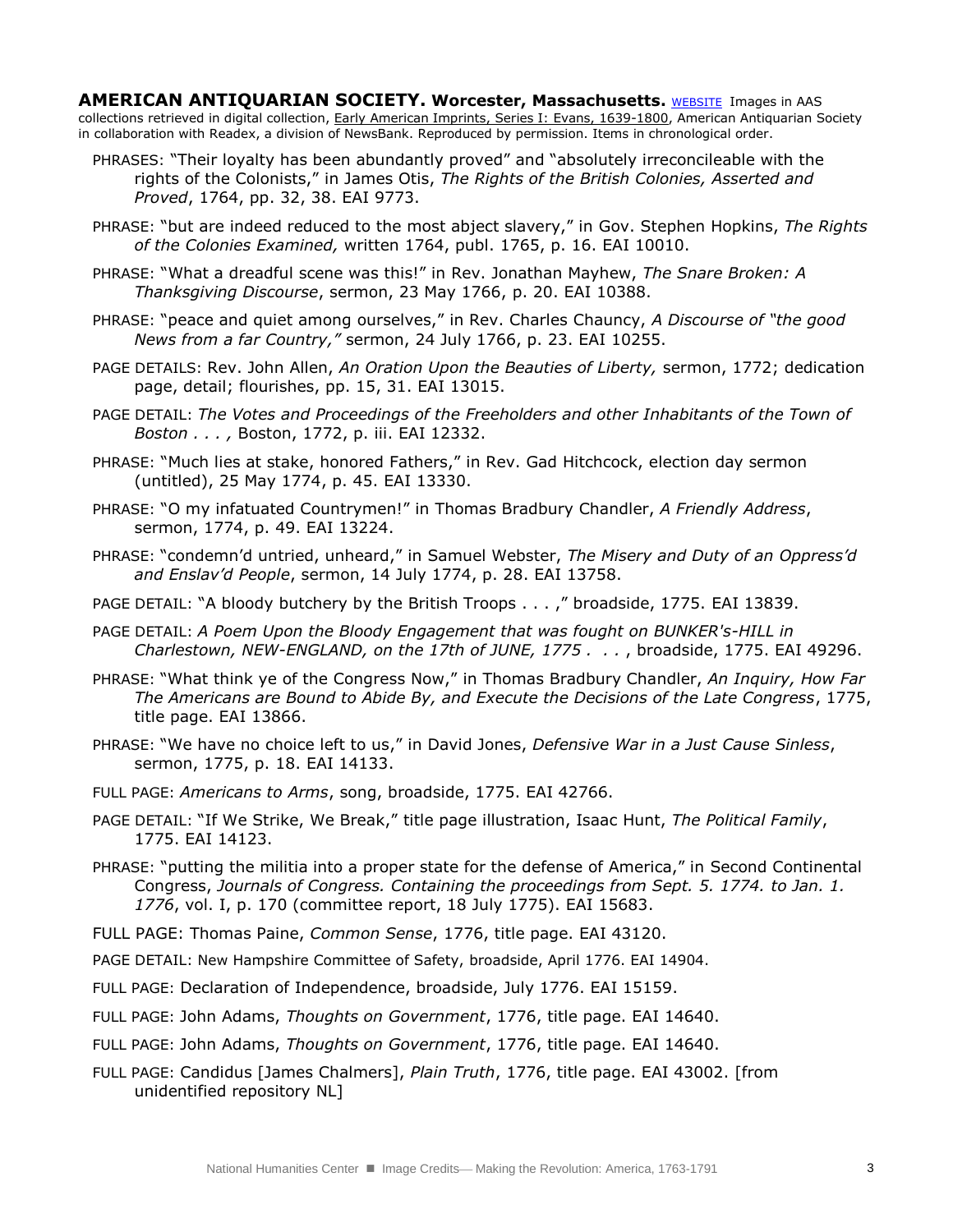- FULL PAGE: Massachusetts Board of War, "War-Office, Boston, February 3, 1777," broadside, 1777. EAI 43298.
- FULL PAGE: "By the Honorable Major-General Putnam," broadside, 17 Nov. 1777. EAI 43380.
- FULL PAGE: *Verses for the Year 1790, Addressed to the Generous Subscribers of the New York Weekly Museum, Wishing Them a Happy New Year*, broadside, 1790. EAI 46085.

#### **AMERICAN PHILOSOPHICAL SOCIETY. Philadelphia, Pennsylvania.** [WEBSITE](http://www.amphilsoc.org/) Reproduced by permission.

Thomas Jefferson, portrait by Thomas Sully, oil on canvas, 1821.

#### **ARCHDALE CIVIC ASSOCIATION. Charleston, South Carolina. [WEBSITE](http://www.myarchdale.com/) Permission pending.**

Archdale Hall, Ashley River, Dorchester County, South Carolina, photograph, mid 1800s.

#### **ARCHIVES OF ONTARIO. Toronto, Ontario, Canada. [WEBSITE](http://www.archives.gov.on.ca/english/index.aspx) Permission pending.**

*Encampment of the Loyalists, a New Settlement on the Banks of the River St. Laurence in Canada*, illustration, 1784 (1925 copy).

**BENJAMIN FRANKLIN TERCENTENARY. Commission.** [WEBSITE](http://www.benfranklin300.org/index.php) Courtesy of the Franklin Tercentenary Commission.

Signature of Benjamin Franklin from unidentified document, n.d.

## **BIRMINGHAM, ALABAMA, PUBLIC LIBRARY. Cartography Collection. Birmingham,**

**Alabama.** [WEBSITE](http://www.bplonline.org/resources/maps/) Reproduced by permission.

Anthony Findley, *The World on Mercator's Projection*, map, London, Thomas Kelly, 1798, World1798a.sid; via [Alabama Maps,](http://alabamamaps.ua.edu/) Dept. of Geography, University of Alabama.

#### **BOSTON PUBLIC LIBRARY. Boston, Massachusetts. [WEBSITE](http://www.bpl.org/) Reproduced by permission.**

*Head-Quarters, Cambridge, 27th August 1775,* broadside issued by Thomas Mifflin, Quarter Master General of the Continental Army, 1775 [Early American Imprints, Series I, 42952].

**BROOKLYN MUSEUM. Brooklyn, New York.** [WEBSITE](http://www.brooklynmuseum.org/) [POSSE WEBSITE](http://www.brooklynmuseum.org/community/posse/) Reproduced by permission.

John Adams, portrait by Samuel Finley Breese Morse, oil on canvas, 1816. Gift of Harriet H. White, 32.144.

**BROWN UNIVERSITY. John Carter Brown Library.** Providence, Rhode Island. [WEBSITE](http://www.brown.edu/Facilities/John_Carter_Brown_Library/)

Reproduced by permission.

American foot soldiers at Yorktown, watercolor by Jean Baptiste Antoine de Verger, 1781. Anne S. K. Brown Military Collection, #Vault E265 V47x 1781 (Hay ASKB Call no.).

U.S. Continental Congress, *Intelligence from Red-Bank*, broadside, Lancaster, Pennsylvania, 1777 [Early American Imprints, Series I, 43402].

#### **TARA M. CLAPPER.** Permission pending.

Gravestone of Benjamin Franklin and his wife Deborah, Philadelphia, Pennsylvania, photograph, ca. 2010.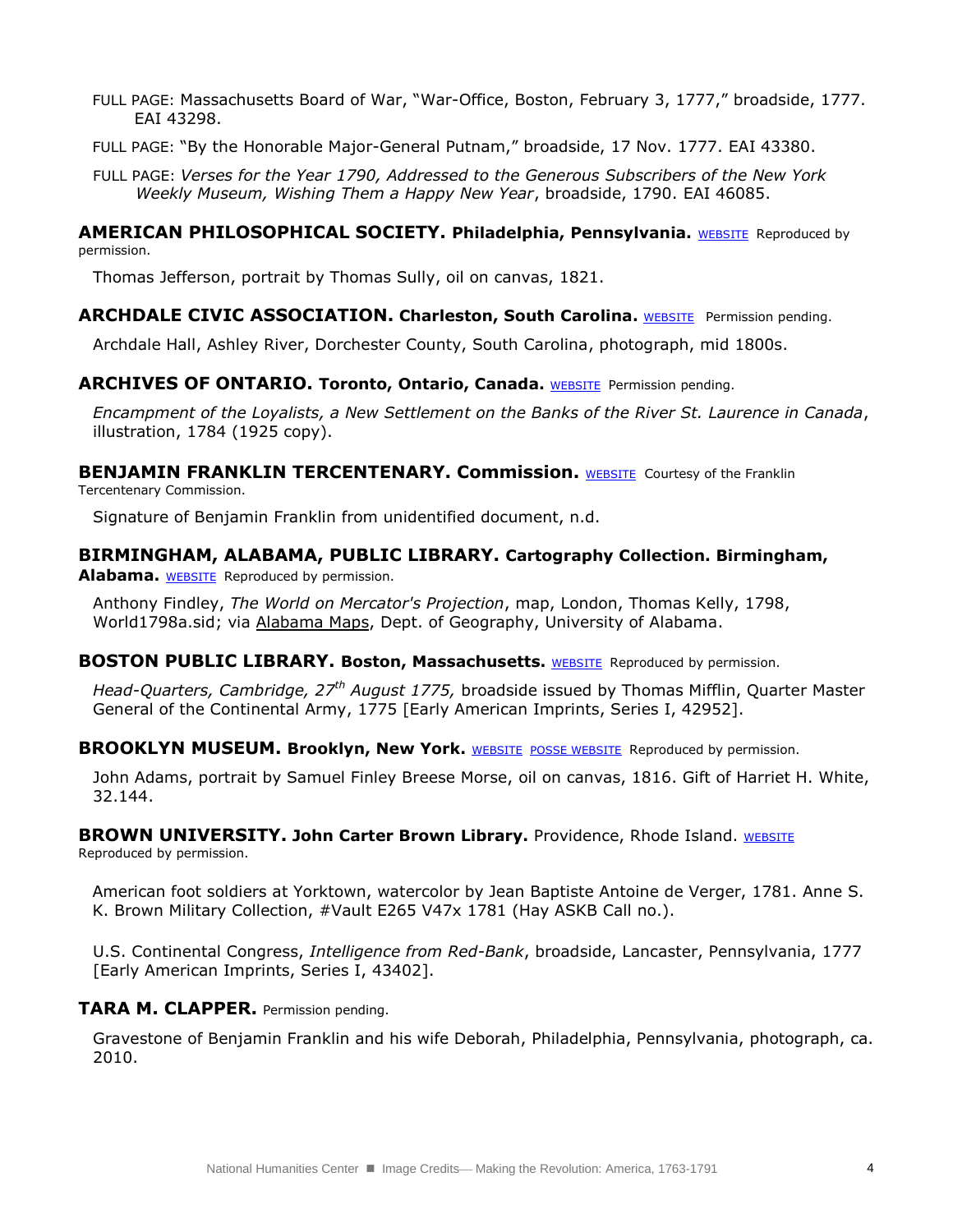#### **COLONIAL WILLIAMSBURG FOUNDATION. Williamsburg, Virginia.** [WEBSITE](http://www.history.org/) Reproduced by permission.

Nicholas Cresswell, portrait by unidentified artist, ca. 1780.

Bodleian plate, maker unknown, England, ca. 1740. Accession #1938-196, detail of the College of William and Mary.

## **COLUMBIA UNIVERSITY LIBRARIES. Rare Books and Manuscript Library. New York,**

**New York.** [WEBSITE](http://www.columbia.edu/cu/lweb/indiv/rbml/) Reproduced by permission.

Rev. Myles Cooper, portrait by John Singleton Copley, oil on canvas, ca. 1768. Gift of the New-York Historical Society, 1820.

Alexander Hamilton, miniature portrait by Charles Willson Peale, watercolor on ivory, 1780.

## **CONCORD MUSEUM. Concord, Massachusetts. [WEBSITE](http://www.concordmuseum.org/) Reproduced by permission.**

Christian Remick, *A Prospective View of Part of the [Boston] Commons*, watercolor, 1768. Gift of John Brown, 1889, Pi409.

**THE FRANKLIN INSTITUTE, INC. Philadelphia, Pennsylvania.** [WEBSITE](http://www2.fi.edu/) Reproduced by permission.

Benjamin Franklin, portrait by Robert Edge Pine, oil on canvas, ca. 1787. Frankliniana Collection, 3329.

**GASPEE DAYS COMMITTEE. Warwick, Rhode Island.** [WEBSITE](http://gaspee.org/) Digital image courtesy of the Gaspee Days Committee.

King's proclamation "for the discovering and apprehending the Persons who plundered and burnt the *Gaspee* Schooner," broadside, 26 August 1772 [original in Rhode Island State Archives].

## **GIBBES MUSEUM OF ART. Charleston, South Carolina. [WEBSITE](http://www.gibbesmuseum.org/) Reproduced by permission.**

Dr. David Ramsay, portrait attributed to Rembrandt Peale, ca. 1796, XX1914.

#### **GILCREASE MUSEUM. Tulsa, Oklahoma.** [WEBSITE](http://www.gilcrease.org/) Reproduced by permission.

James Madison, portrait by Charles Willson Peale, oil on canvas, 1792.

## **GRAND LODGE OF THE FREE AND ACCEPTED MASONS OF PENNSYLVANIA.**

**Philadelphia, Pennsylvania.** [WEBSITE](http://www.pagrandlodge.org/index.html) Permission request submitted.

Snuffbox with portrait print of Voltaire, Jean-Jacques Rousseau, and Benjamin Franklin, after 1790, color photograph.

#### **GREENWICH LIBRARY. Greenwich, Connecticut.** [WEBSITE](http://www.greenwichlibrary.org/) Permission pending.

Knapp's Tavern, Greenwich, Connecticut, 19<sup>th</sup> c. sketch.

#### **HARVARD UNIVERSITY ART MUSEUMS. Portrait Collection. Cambridge, Massachusetts.** [WEBSITE](http://www.harvardartmuseums.org/home/) Reproduced by permission.

John Adams, portrait by John Singleton Copley, oil on canvas, 1783. Bequest of Ward Nicholas Boylston to Harvard College, 1828, H74. Photo: Imaging Department © President and Fellows of Harvard College.

Benjamin Franklin, portrait by Robert Feke, oil on canvas, ca. 1746. Bequest of Dr. John Collins Warren, 1856, H47. Photo: Katya Kallsen  $\odot$  President and Fellows of Harvard College.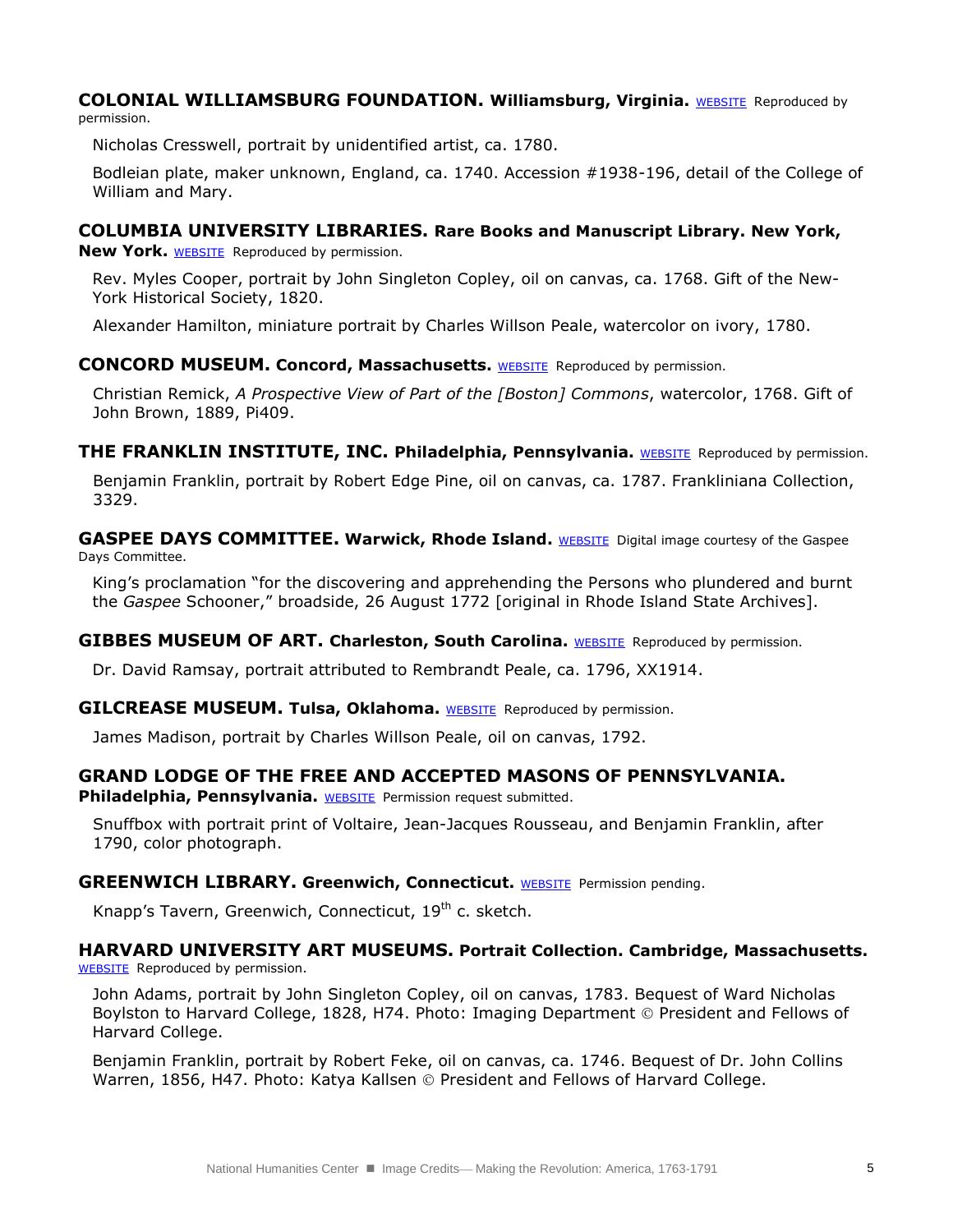Peter Oliver, portrait by unidentified artist, oil on paper. Gift of Mrs. Robert deW. Sampson to the Medical School, 1961, H583. Photo: Imaging Department © President and Fellows of Harvard College.

George Washington, portrait by Edward Savage, oil on canvas, 1790. Gift of Edward Savage to Harvard College, 1791, H49. Photo: Imaging Department © President and Fellows of Harvard College.

## **HISTORICAL SOCIETY OF PENNSYLVANIA. Philadelphia, Pennsylvania. [WEBSITE](http://www.hsp.org/) Reproduced**

by permission. Items in chronological order.

John Dickinson, *Friends and Countrymen*, broadside, December 1765 [Early American Imprints, Series I, 41539].

Lawrence Swinney, *New Year's Ode for the Year 1766,* broadside, 1765 [EAI 41663].

*A New Year's Wish from the Carrier of the* Post-Boy & Advertiser, broadside, 1766 (for distribution January 1, 1767) [EAI 41744].

*Good News for America*, broadside, Philadelphia, 1766 [EAI 1032].

"Eight dollars reward. Run-Away," broadside, Philadelphia, 24 July 1769 [EAI 11484].

South Carolina Ninety-Six District, *By the Honourable William-Henry Drayton*, broadside, 30 August 1775 [EAI 42807].

Pennsylvania Council of Safety, *In Council of Safety*, broadside, 7 December 1776 [EAI 43132].

Army of Great Britain, Provincial Corps, Pennsylvania Loyalists, *Teucro Duce nil Desperandum*, broadside, Philadelphia, 1777 [EAI LCP Supp 50427].

U.S. Continental Army. *By His Excellency George Washington, Esquire*, broadside, Valley Forge, Pennsylvania, 20 December 1777 [EAI 15634].

"Important intelligence of peace!" broadside, 1783 [EAI 43289].

#### **THE HUNTINGTON LIBRARY. San Marino, California.** [WEBSITE](http://www.huntington.org/) Reproduced by permission.

Federal Committee of the City of Albany, *An Impartial Address, to the Citizens of the City and County of Albany: Or, The 35 Anti-Federal Objections Refuted*, leaflet, 1788, RB11057 (EAI 21167), title page.

#### **INDEPENDENCE NATIONAL HISTORICAL PARK. Philadelphia, Pennsylvania.** [WEBSITE](http://www.nps.gov/inde/index.htm) Reproduced by permission.

Alexander Hamilton, portrait by Charles Willson Peale, oil on canvas, ca. 1790-1795, INDE11877.

Thomas Jefferson, portrait by Charles Willson Peale, oil on canvas, 1791, INDE11883.

#### **LIBRARY COMPANY OF PHILADELPHIA. Philadelphia, Pennsylvania.** [WEBSITE](http://www.librarycompany.org/) Reproduced by permission. Items in chronological order.

Paul Jackson, "Ode on Peace," poem, in *An exercise, containing a dialogue and ode on peace. Performed at the public commencement in the College of Philadelphia, May 17th, 1763*, 1763, pp. 7-8. [Early American Imprints, Series I, 9484].

*The Merchants and Traders of the city of Philadelphia*, broadside, 1765 [EAI 41584].

*A short and sincere Declaration to our Honorable Assembly . . . be they ENGLISH OR GERMANS*, broadside, 1775 [EAI 14256].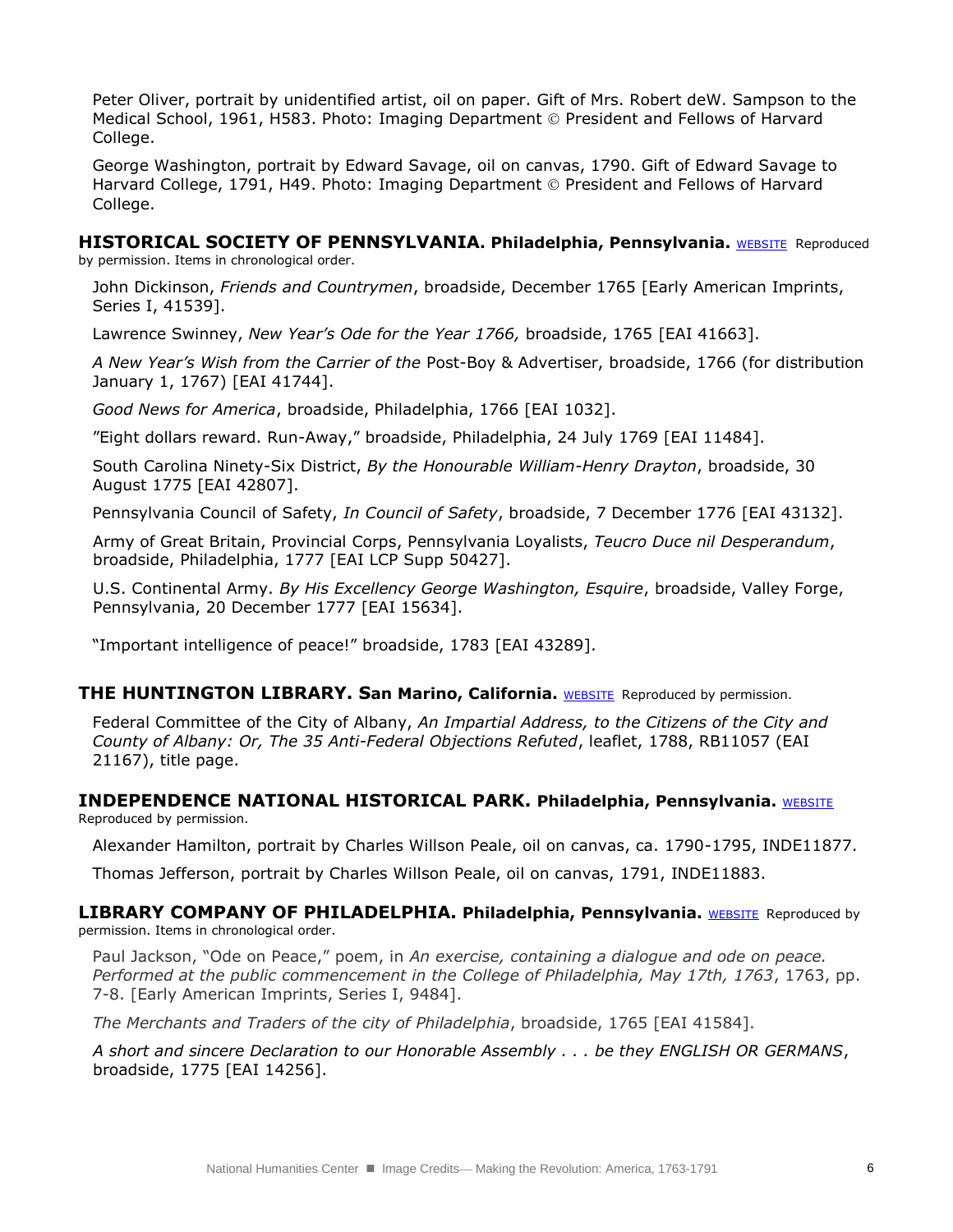*Epitaph*, broadside printed (and probably composed by) Francis Bailey (official printer of the Continental Congress), Philadelphia, 1782, 962.F.169.

Benjamin Franklin, autobiography, first French edition, *Mémoires de la Vie Privée de Benjamin Franklin . . .* , Paris, 1791, title page.

**LIBRARY OF CONGRESS. Geography & Map Division. Washington, DC.** [WEBSITE](http://memory.loc.gov/ammem/gmdhtml/) Courtesy of the Library of Congress. Items in chronological order.

Herman Moll, *A new & correct map of the whole World*, London, 1719, G3200 1719 .M6 TIL Vault.

John Senex, *Europe*, London, 1725, G5700 17-- .S4 TIL.

Nicholas Scull, *A map of Philadelphia and parts adjacent : with a perspective view of the State-House*, Philadelphia, 1752, G3824.P5 1752 .S3 Vault.

Joshua Fry, *A map of the most inhabited part of Virginia . . .* , London, 1755 (cartouche), G3880 1755 .F72 Vault.

Cóvens & Mortier, *L'Amérique septentrionale, dressée sur les mémoires le plus récens des meilleurs géographes . . .* , Amsterdam, 1757, G3300 1757 .C62 Vault.

Robert Sayer, *An accurate map of North America . . .* , London, 1763(?), G3300 1763 .S3 Vault.

Richard William Seale, *A new and accurate map of North America . . . ,* London, 1763, G3300 1763 .S4 Vault.

John Collet, *A compleat map of North-Carolina from an actual survey*, London, 1770, G3900 1770 .C6 Vault.

Lewis Evans, *A general map of the middle British colonies in America*, London, 1771, G3710 1771 .E8 Am. 5-16.

Peter Bell, *A new and accurate map of North America*, London, 1771, G3300 1771 .B4 Vault.

Carrington Bowles, *North America, and the West Indies*, London, 1774 (?), G3300 1763 .B63 Vault.

Emanual Bowen, *An Accurate Map of North America*, London, 1775 (?), G3300 1755 .B6 Vault.

Robert Sayer & John Bennett, *North America from the French of Mr. d'Anville improved with the English surveys made since the peace*, London, 1775, G3300 1775 .R62 Vault.

*A Map of forty miles north, thirty miles west, and twentyfive* [sic] *miles south of Boston*, n.p., 1775(?), G3764.B6S3 1775 .M3 Vault.

*Carte du port et havre de Boston . . .* [*Map of the port and town of Boston . . .* ], Paris, 1776, Illus. in G3764.B6S3 1776 .B4 Vault.

Bernard Romans, *A general map of the southern British colonies in America*, London, 1776, G3870 1776 .R6 Vault: Low 585.

*A Map of the country round Philadelphia including part of New Jersey, New York, Staten Island, & Long Island*, published in *Gentleman's Magazine*, London, 1776, G3790 1776 .M3 Vault.

Claude Joseph Sauthier, *A plan of the operations of the King's Army . . . in New York and New Jersey . . .* , 1776(?), G3804.W7S3 1776 .S2 Faden 58.

William Faden, *An Accurate Map of North and South Carolina*, in *The North American Atlas*, London, 1777, G1105 .F22 1777.

John Montrésor, *A map of the Province of New York, with part of Pensilvania, and New England,* London, 1777, G3800 1777 .M61 Vault.

Carington Bowles, *Bowles's new and accurate map of the world,* London, 1780(?), G3200 1780 .B6 Vault.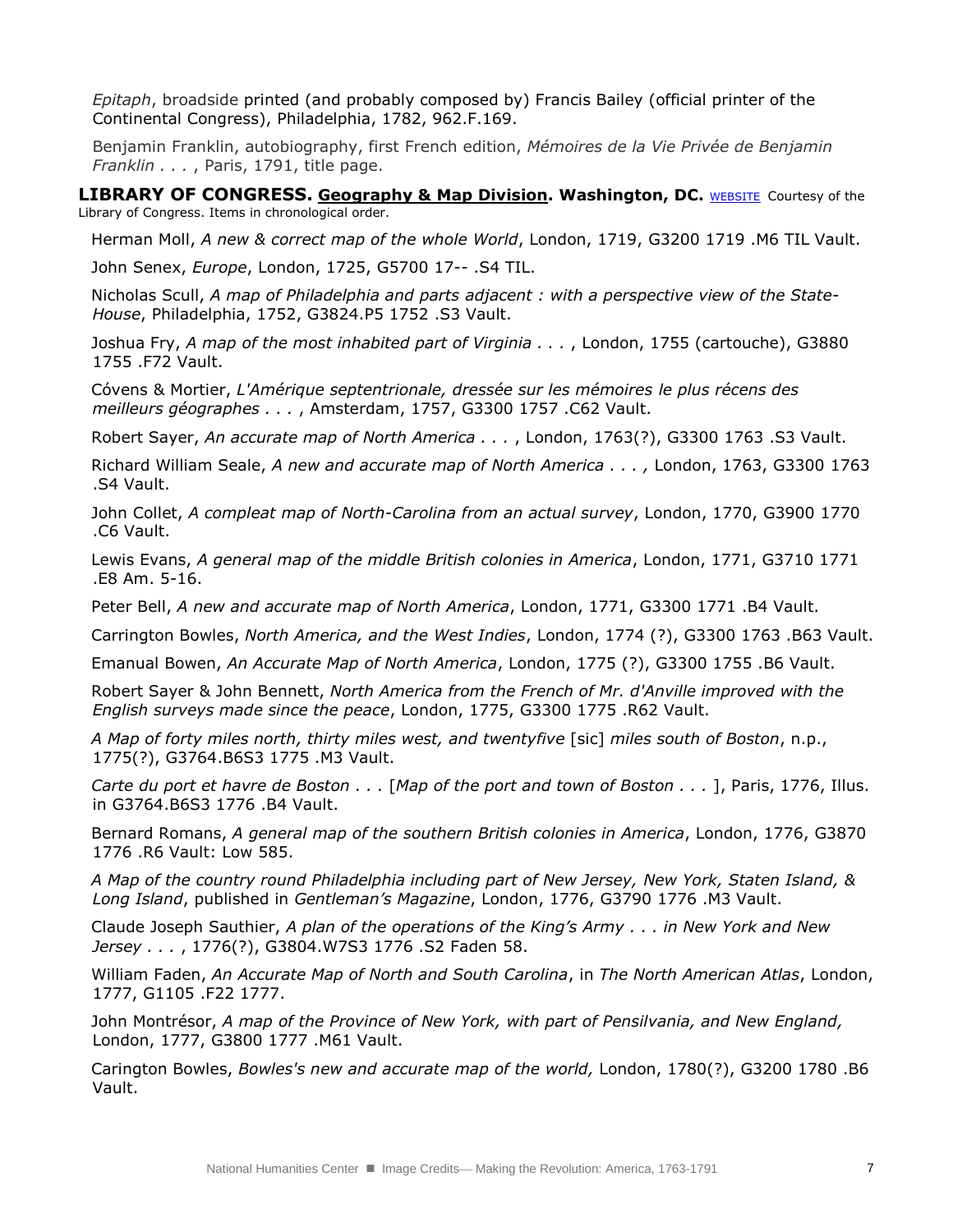Mondhare (firm), *Reddition de l'Armée angloises commandée par Mylord Comte de Cornwallis* . . . [*Surrender of the English army . . .* ], hand-colored engraving, Paris, 1781, G3884.Y6S3 1781 .M6 Vault.

*The United States of America with the British Possessions of Canada, Nova Scotia, & of Newfoundland . . . according to the preliminary articles of peace signed at Versailles the 20th of Jany. 1783*, London, printed for Sayer & Bennett (firm), 1783, G3700 1783 .R6 Vault.

Thomas Pownall, *A new map of North America . . .* , London, 1786, G3300 1783 .P6 Vault.

John Cary, *A new map of North America from the latest authorities*, London, 1811, G3300 1811 .C2 TIL.

Samuel Lewis, *A correct map of the seat of war* [War of 1812], n.p., 1812, G3711.S42 1812 .L4 TIL.

**LIBRARY OF CONGRESS. Manuscript Division. Washington, DC. [WEBSITE](http://www.loc.gov/rr/mss/) Courtesy of the Library of** Congress. Items in chronological order.

Continental Congress, Petition to King George III, manuscript document, 26 October 1774.

Thomas Jefferson, draft of *A Declaration . . . Setting Forth the Causes and Necessity of Their Taking Up Arms*, adopted 6 July 1775. Thomas Jefferson Papers.

Thomas Jefferson, draft of the Declaration of Independence, June 1776.

James Madison, "Vices of the Political System of the United States," handwritten memorandum, April 1787, details.

Marquis de Lafayette, draft of the Declaration of the Rights of Man and of the Citizen, 6 July 1789, The Thomas Jefferson Papers, General Correspondence. 1651-1827, p. 586.

#### **LIBRARY OF CONGRESS. Prints & Photographs Division. Washington, DC. [WEBSITE](http://www.loc.gov/pictures/#show_search_options) Courtesy of** the Library of Congress.

**PORTRAITS**, in alphabetical order\_\_\_\_\_\_\_\_\_

Benjamin Franklin, "fur collar" portrait by Joseph-Siffred Duplessis, 1778; 1907 photograph of painting, LC-USZC4-7214.

James Madison, miniature portrait by Charles Willson Peale, watercolor on ivory in gold case, presented in velvet-lined container, 1783, LC-USZC4-4097.

*Phillis Wheatley: Negro servant to Mr. John Wheatley, of Boston*, frontispiece from Poems on various subjects, religious and moral, London, 1773, LC-USZC4-5316.

#### **BRITISH CARTOON PRINTS COLLECTION**, in chronological order

Depiction [untitled] of a tarred and feathered man standing on hands and feet with a rope attached to upper thighs and held by a man standing at left; the man on all fours looks back at a wild-eyed devil standing behind him, 1770s, LC-USZ62-45390.

*The able doctor, or, America swallowing the bitter draught*, etching, London, 1 May 1774, LC-DIG-ppmsca-19467.

Matthew and Mary Darly, *Britannia to America*, rebus puzzle, engraving, 6 May 1778, LC-DIGppmsca-17533.

Matthew and Mary Darly, *America to her Mistaken Mother*, rebus puzzle, engraving, after 6 May 1778, original publ. London, May 1778; reprint 1794, Laurie & Whittle, LC-DIG-ppmsca-19160.

*State cooks, or the downfall of the fish kettle*, caricature of George III and Prime Minister Lord North, London, 10 December 1781, LC-DIG-ppmsca-13639.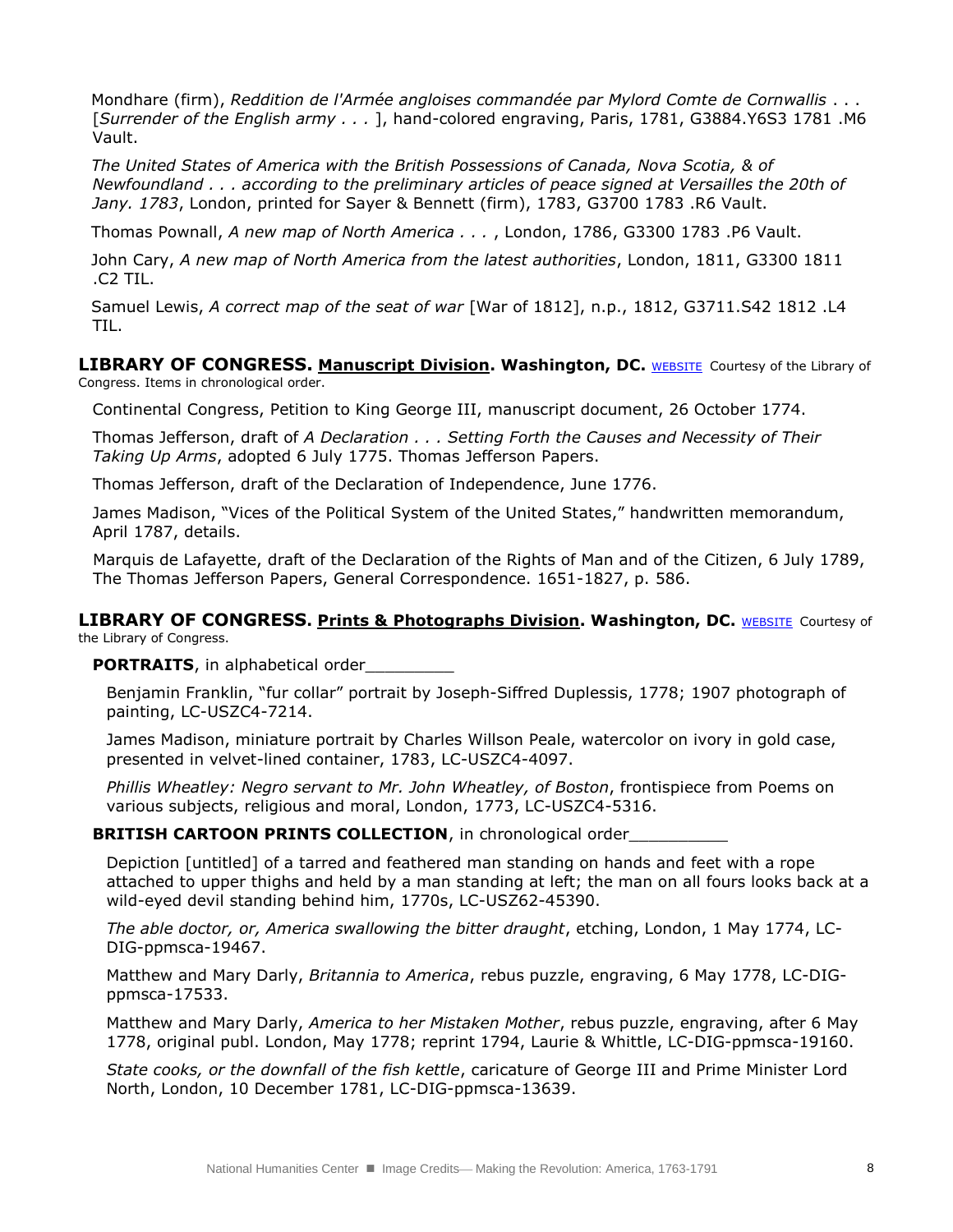*The American Rattle Snake*, etching attributed to James Gillray, London, 12 April 1782, LC-USZC4-4598.

*Paradice* [*sic*] *Lost*, etching, London, 10 May 1782, LC-USZ62-45475.

*The British Lion engaging Four Powers*, etching, London, 14 June 1782, LC-USZ62-1533.

*The American Rattlesnake presenting Monsieur his Ally a Dish of Frogs*, etching, London, 8 November 1782, LC-USZ62-1536

*The Savages let loose, Or the Cruel Fate of the Loyalists*, etching, sold by William Humphreys, London, March 1783, LC-USZC4-5256.

*The Blessings of Peace*, caricature of King George III, London, 16 April 1783, LC-USZC4-5276.

*Monstrous Craws*, at a new coalition feast, caricature of George III, by James Gillray, London, 29 May 1787, LC-DIG-ppmsc-05878.

**NON-PORTRAIT ILLUSTRATIONS**, in chronological order by creation date

*The House of Commons as it appeared in 1741/2*, engraving by William Johnstone White, n.d., LC-USZ62-50207.

*Join, or Die*, woodcut by Benjamin Franklin, *The Pennsylvania Gazette*, 9 May 1754, LC-USZC4- 5315.

Engravings, publ. 20 May 1761, collected in *Scenographia Americana*, London, 1768:

- *A Design to Represent the Beginning and Completion of an American Settlement or Farm*, engraving by James Peake after painting by Paul Sandy after sketch by Gov. Thomas Pownall, LC-DIG-pga-04017.
- *A View in Hudson's River of Pakepsey & the Catts-Kill Mountains, from Sopos Island in Hudson's River*, painting and engraving by Paul Sandby after sketch by Gov. Thomas Pownall, 20 May 1761, LC-DIG-pga-04085.
- *– A View of Bethlem [Bethlehem], the Great Moravian Settlement in the Province of Pennsylvania*, painting and engraving by Paul Sandby after sketch by Gov. Thomas Pownall, LC-DIG-pga-04087.

*The south prospect of the city of New York in America*, engraving, *The London Magazine*, August 1761, LC-USZ62-69489.

*The Pennsylvania Journal and Weekly Advertiser expiring: in hopes of a resurrection to life again*, woodcut, *The Pennsylvania Journal and Weekly Advertiser*, ed. William Bradford, 31 October 1765, p. 1, LC-USZ62-21637.

*A view of the obelisk erected under Liberty-tree in Boston on the rejoicings for the repeal of the Stamp Act,* etching with watercolor by Paul Revere, Boston, 1766, LC-DIG-ppmsca-05479.

*Britannia*, etching of sculpture by Francesco Bartolozzi; frontispiece of William Bollan, *Continued corruption, standing armies, and popular contents considered . . .* , printed by J. Almon, London, 1768, LC-USZ62-45529.

*The bloody massacre perpetrated in King Street Boston on March 5th 1770 by a party of the 29th Regt*., engraving with watercolor by Paul Revere, Boston, 1770, LC-DIG-ppmsca-01657.

A prospective view of the town of Boston the capital of New-England — and the Landing of *troops in the year 1768 in consequence of letters from Gov. Bernard, the commissioners, &c. to the British ministry*, woodcut by Paul Revere, Boston, 1770, LC-USZ62-45559.

*A View of the Lines Thrown Up, on Boston Neck by the Ministerial Army*, hand-colored etching by Bernard Romans, 1775, LC-USZ62-46324.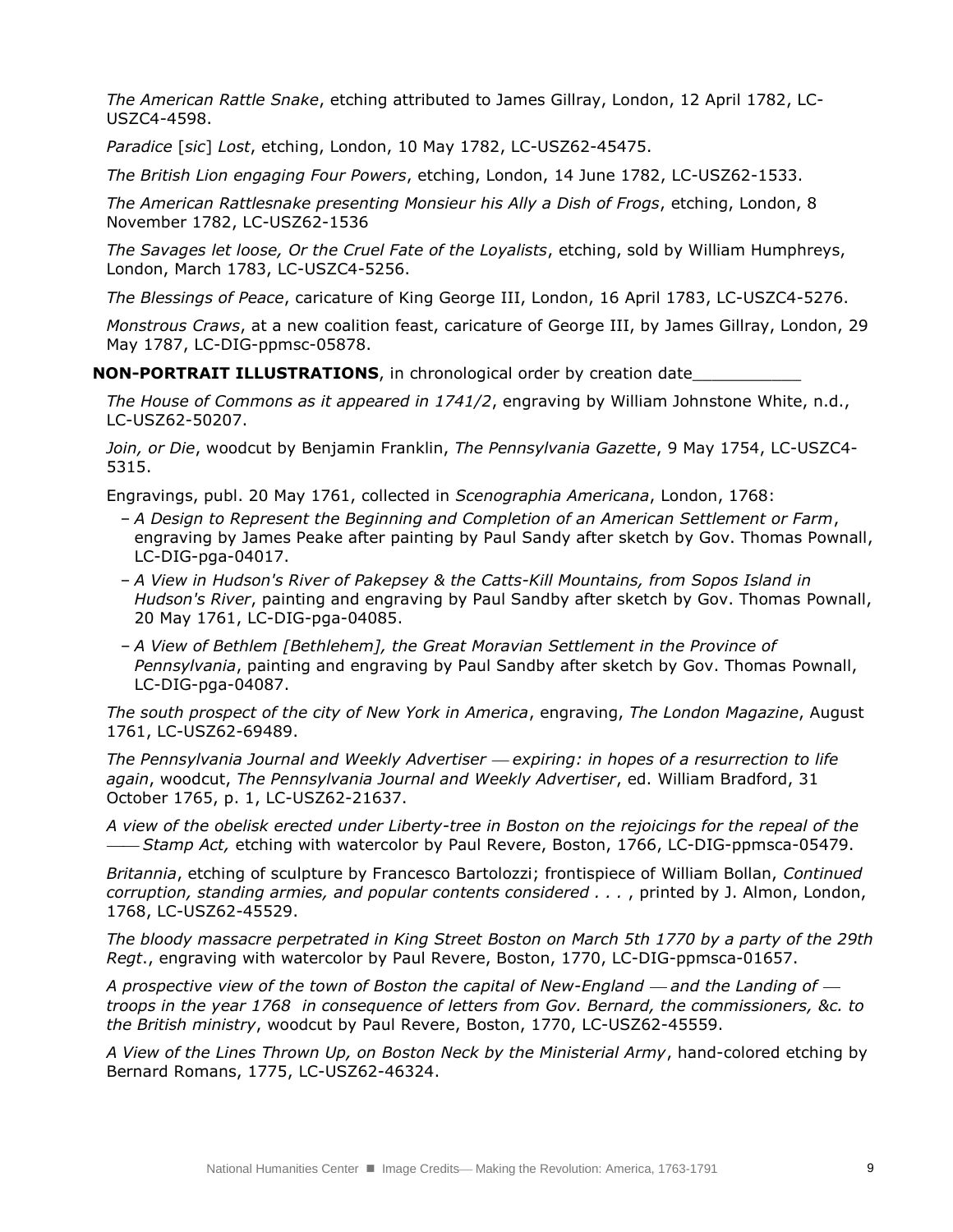*La destruction de la statue royale à Nouvelle Yorck* [*The destruction of the royal statue [of King George III] in New York City* (9 July 1776)], hand-colored etching, 177-, LC-USZC4-1476.

*Representation du feu terrible à Nouvelle Yorck* [*Depiction of the terrible fire in New York* (19 Sept. 1776)], hand-colored etching, Paris, 1778?, LC-USZC4-1262.

*Les anglois molestés et chatiée*s [*The English harassed and chastised*], hand-colored etching, France, 1779, LC-DIG-ppmsca-05891.

*A view of the guard-house and Simsburymines, now called Newgate a prison for the confinement of loyalists in Connecticut*, etching, London, 1781, LC-USZ62-50390.

*Die Hessen, vom General Washington am 25ten Dec. 1776, zu Trenton überfallen, werden als Kriegsgefangne in Philadelphia eingebracht*, etching by Daniel Chodowiecki depicting Hessian soldiers captured in the Battle of Trenton; Germany, 1784, LC-USZ62-19419.

*John Malcom*, depiction of the tarring and feathering of John Malcom, British Commissioner of Customs (Boston, 1774), engraving by François Godefroy, Paris, ca. 1784, LC-USZC4-4604.

*The plan of a farm yard — venerate the plow* (top illustration, "Venerate the Plough," used as seal of the Philadelphia Society for Promoting Agriculture, founded 1785), etching by James Trenchard, *The Columbian Magazine, or, Monthly Miscellany*, Philadelphia, October 1786, LC-USZ62-31153.

*The Looking Glass for 178*7*: A House divided against itself cannot Stand*, engraving with watercolor by Amos Doolittle, New Haven, Connecticut, 1787, LC-USZC4-1722.

"Federal Pillar" series published by the *Massachusetts Centinel* with reports of states' ratification of the U.S. Constitution, two of series-16 January 1788: LC-USZ62-45589; 2 August 1788: LC-USZ62-45591.

*The Columbian Magazine, or Monthly Miscellany*, Philadelphia, frontispiece images:

- *Behold! a fabric now to freedom rear'd*, engraving by James Trenchard, 1788, LC-USZ62- 45513.
- *America! with Peace and Freedom blest*, engraving, 1789, LC-USZ62-45573.

*Americans throwing the cargoes of the Teaships into the river, at Boston* (1773), engraving in W. D. Cooper, *The History of North America*, London, 1789, LC-USZC4-538 (also Rare Book and Special Collections Division, Digital ID us0012 01).

*Federal Hall, The Seat of Congress*, depicting the inauguration of George Washington, 30 April 1789, Federal Hall, New York City; 1790 drawing by Peter Lacour and engraving by Amos Doolittle; 2000 photograph of engraving in the private collection of Louis Alan Talley, Washington, DC, LC-USZC4-7831 DLC.

*An east view of Gray's Ferry, near Philadelphia with the triumphal arches, &c. erected for the reception of General Washington, April 20th 1789*, etching by James Trenchard, 1789, from drawing by Charles Willson Peale, LC-DIG-ppmsca-30580.

*The Jail, Philad.*, etching by James Peller Malcolm, published in *The Universal Magazine of Knowledge and Pleasure*, London, July 1789, LC-USZ62-45561.

*Le tiers état confesseur / La constitution Française* [two panels: *The third estate in confession / The French constitution*], hand-colored etching, France, 1791, LC-USZC2-3592.

*Washington's reception by the ladies, on passing the bridge at Trenton, N.Y. April 1789, on his way to New York to be inaugurated first president of the United States*, hand-colored lithograph by Currier & Ives, 1845, LC-USZC2-3162.

*Bushnell's American turtle* [David Bushnell's "turtle" submarine, 1775), engraving by Henry L. Abbot, 1881, LC-USZ62-110384.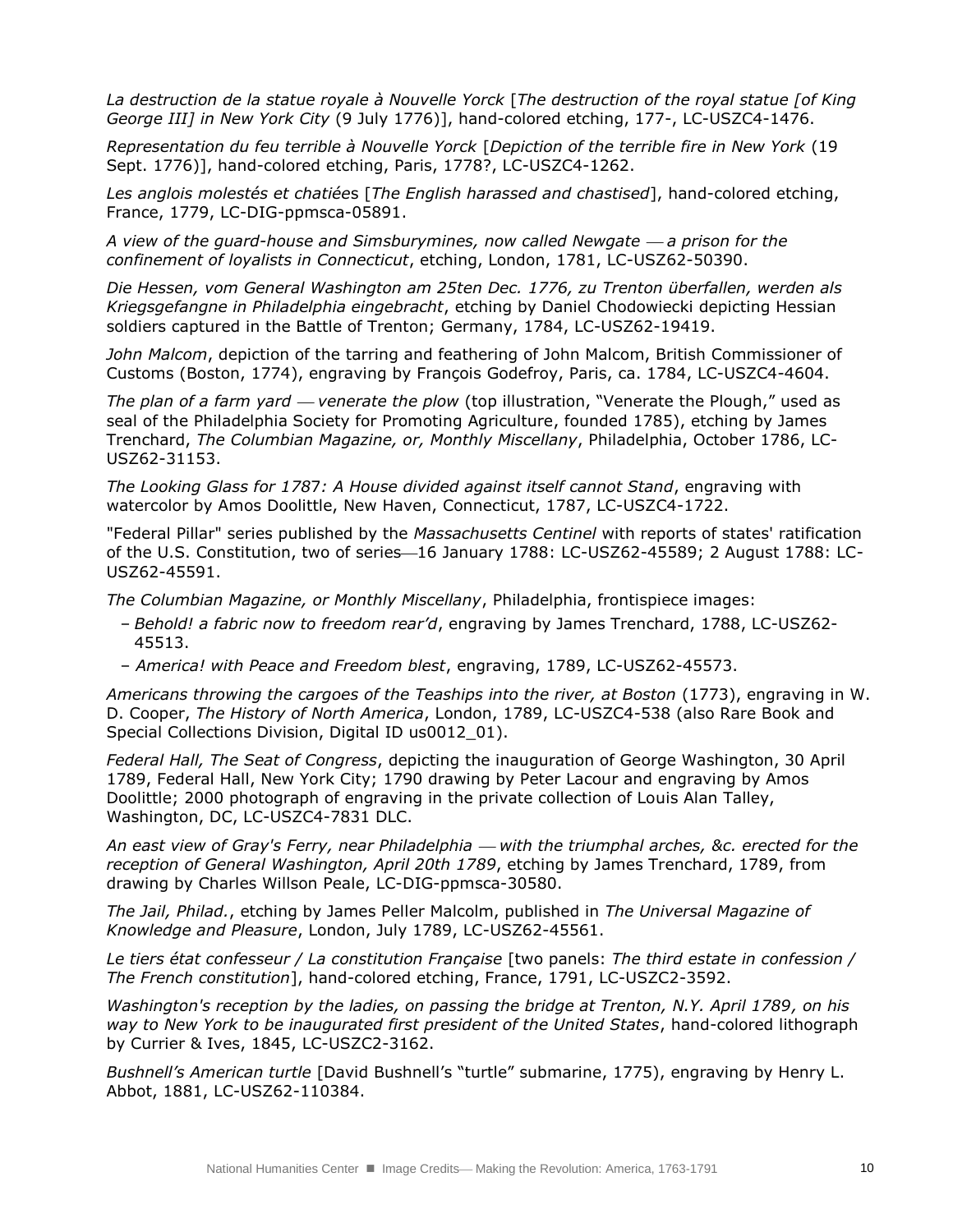## **LIBRARY OF CONGRESS. Rare Book & Special Collections Division**. **Washington, DC.**

[WEBSITE](http://www.loc.gov/pictures/#show_search_options) Courtesy of the Library of Congress.

David Ramsay, *A Sermon on Tea*, 1774, title page. [Early American Imprints, Series I, 13606].

Noah Webster, *The Elementary Spelling Book*, rev. ed., 1829, pp. 138-139.

*Thayendanega, The Great Captain of the Six Nations* (Joseph Brant, Mohawk leader, portrait by unidentified artist, hand-colored lithograph in Thomas McKenney and James Hall, *History of the Indian Tribes of North America* (Philadelphia: E.C. Biddle, 1836–1844), us0025\_01.

#### **PRINTED EPHEMERA COLLECTION**, in chronological order

*The true Sons of Liberty*, broadside, Boston, 1768; Portfolio 37, Folder 2.

*To the Publick*, broadside, 23 June 1769; Portfolio 103, Folder 23.

*To the Public*, broadside issued by Simeon Coley, New York, 21? July 1769; Portfolio 103, Folder 25.

*New York, September 18, 1769. Advertisement*, broadside, New York, 18 September 1769; Portfolio 103, Folder 26.

*At a meeting of the Merchants & Traders at Faneuil-Hall . . .* , broadside, Boston, 23 January 1770; Portfolio 37, Folder 1a.

*Advertisement. The subscribers to the non-importation agreement . . .* , broadside, New York City, 17 May 1770; Portfolio 104, Folder 11.

*Thursday, September 20, 1770. At this Juncture*, Philadelphia, 20 September 1770; Portfolio 143, Folder 6.

*Tea, Destroyed by Indians*, song, broadside, December 1773, Portfolio 37, Folder 24a.

Williamsburg, Virginia, Committee of Correspondence, announcement of the Battle of Lexington and Concord (19 April 1775), broadside, 29 April 1775 [EAI 14602].

*To the People of America. Stop him! Stop him!*, broadside, New London, Connecticut, 1775; Portfolio 3, Folder 31a. [EAI 14509].

*A Declaration by the Representatives of the United Colonies*, broadside, Portsmouth, Pennsylvania, 1775; Portfolio 144, Folder 7.

Pennsylvania Committee of Safety, *At a conference of the delegates in Congress for the states of New-York*, broadside, Philadelphia, 16 May 1776 [EAI 15150].

*I A.B. do solemnly swear*, oath of allegiance, leaflet, Exeter, New Hampshire, 1776; Portfolio 88, Folder 3 [EAI 14905].

U.S. Continental Congress, *I [blank] do acknowledge the United States of America to be free, independent* . . . , oath of allegiance, broadside, 1776 [EAI 15183].

*Fresh News from Boston*, broadside, New York City, 1776; Portfolio 109, Folder 6b [EAI 14763].

*Good News from the Northern Army, Boston, October 13th, 1777*, broadside, 1777; Portfolio 88, Folder 4a [EAI 43383].

U.S. Continental Congress, *In Congress, April 23, 1778*, broadside, 23 April 1778; Cont. Cong. no. 44a.

[Esther De Berdt Reed], *The Sentiments of an American Woman*, broadside, Philadelphia, 1780; Portfolio 146, Folder 3.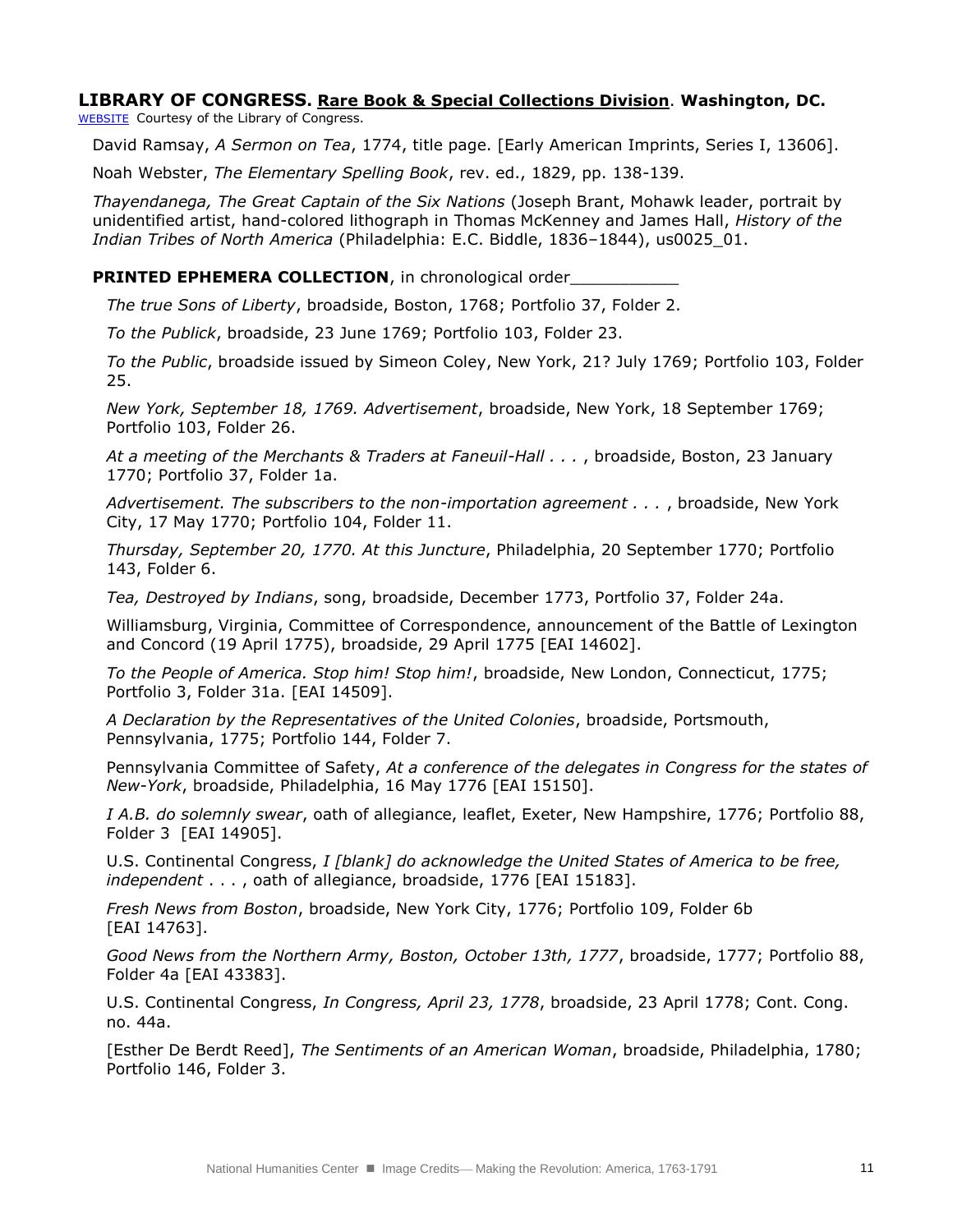*A Representation of the Figures exhibited and paraded through the Streets of Philadelphia, on Saturday, the 30th of September, 1780*, broadside, Philadelphia, 1780; facsimile reprint; Portfolio 146, Folder 2a.

#### **MARINERS' MUSEUM. Norfolk, Virginia.** [WEBSITE](http://www.marinersmuseum.org/) Reproduced by permission.

Octant, made by Joseph Roux, Marseilles, France, ca. 1780. Gift of Capt. Richard H. Tenney, USN Ret. 1986.46.01.

#### **MARYLAND HISTORICAL SOCIETY. Baltimore, Maryland.** [WEBSITE](http://www.mdhs.org/) Reproduced by permission.

Francis Hopkinson, self-portrait, pastel, between 1785 and 1791, after 1785 oil portrait by Robert Edge Pine. XX.4.198.

*Baltimore, May 20, 1780*, broadside, 1780. Early American Imprints, Evans: Series I, 16702.

## **MASSACHUSETTS HISTORICAL SOCIETY. Boston, Massachusetts.** [WEBSITE](http://www.masshist.org/) Reproduced by

permission. Items in chronological order.

Great Britain. *Two Acts of Parliament*: *One Passed in the Sixth Year of the Reign of King George the Second . . .* , London, 1764; Boston reprint by Richard Draper, printer to His Excellency the governor and the Honorable His Majesty's Council of the province of Massachusetts Bay, 1764; title page.

British revenue stamp, ink on paper, made by unidentified maker, ca. 1765. Artifact no. 0531.02.

John Adams, portrait by Benjamin Blyth, pastel on paper, ca. 1766.

Christian Remick, *A perspective view of the blockad[e] of Boston Harbour*, watercolor on laid paper, ca. 1768.

*A Poem in Memory of the (never to be forgotten) Fifth of March 1770*, broadside, Boston, printed and sold next to Writing-School, in Queen-Street, 1770.

Joseph Warren, portrait by Edward Savage, oil on panel, [18–-; before 1817], after portrait by John Singleton Copley, ca. 1772.

John Adams diary: Paper Book No. 19, pp. 28, 30; page images of 17 and 18 December 1773. Original manuscript from the Adams Family Papers.

John Adams, letters to Abigail Adams (details): 18 September 1774 ("I received"), p. 2; 18 September 1774 ("In your last"), p. 2; 7 October 1774, p. 1; 7 October 1775, p. 2; 3 July 1776, p. 2. Original manuscripts from the Adams Family Papers.

Massachusetts Committee of Safety, *The Recantations of Robert Hooper, John Pedrick, Robert Hooper, Jun., George M'Call, Richard Reed, and Henry Sanders . . . May 4, 1775*, broadside, Boston, printed and sold [by Daniel Kneeland] in Queen-Street, 1775.

*Cambridge, 21st August, 1775. Wanted for the Continental Army, One Million of Bricks,* broadside issued by Thomas Mifflin, Quarter Master General of the Continental Army, [Watertown, Massachusetts?; printed by Benjamin Edes?], 1775.

[Declaration of Independence], *In Congress, July 4 1776, A Declaration by the Representatives of the United States of America, in General Congress Assembled*, broadside, Boston, printed by John Gill, and Powars and Willis, July 1776.

Medal of the Humane Society of Massachusetts, presented to Samuel Delano, Jr., 25 November 1792.

*View of the Attack on Bunker's Hill, with the burning of Charles Town, June 17, 1775, engraving by* Lodge after the drawing by Millar, unknown date.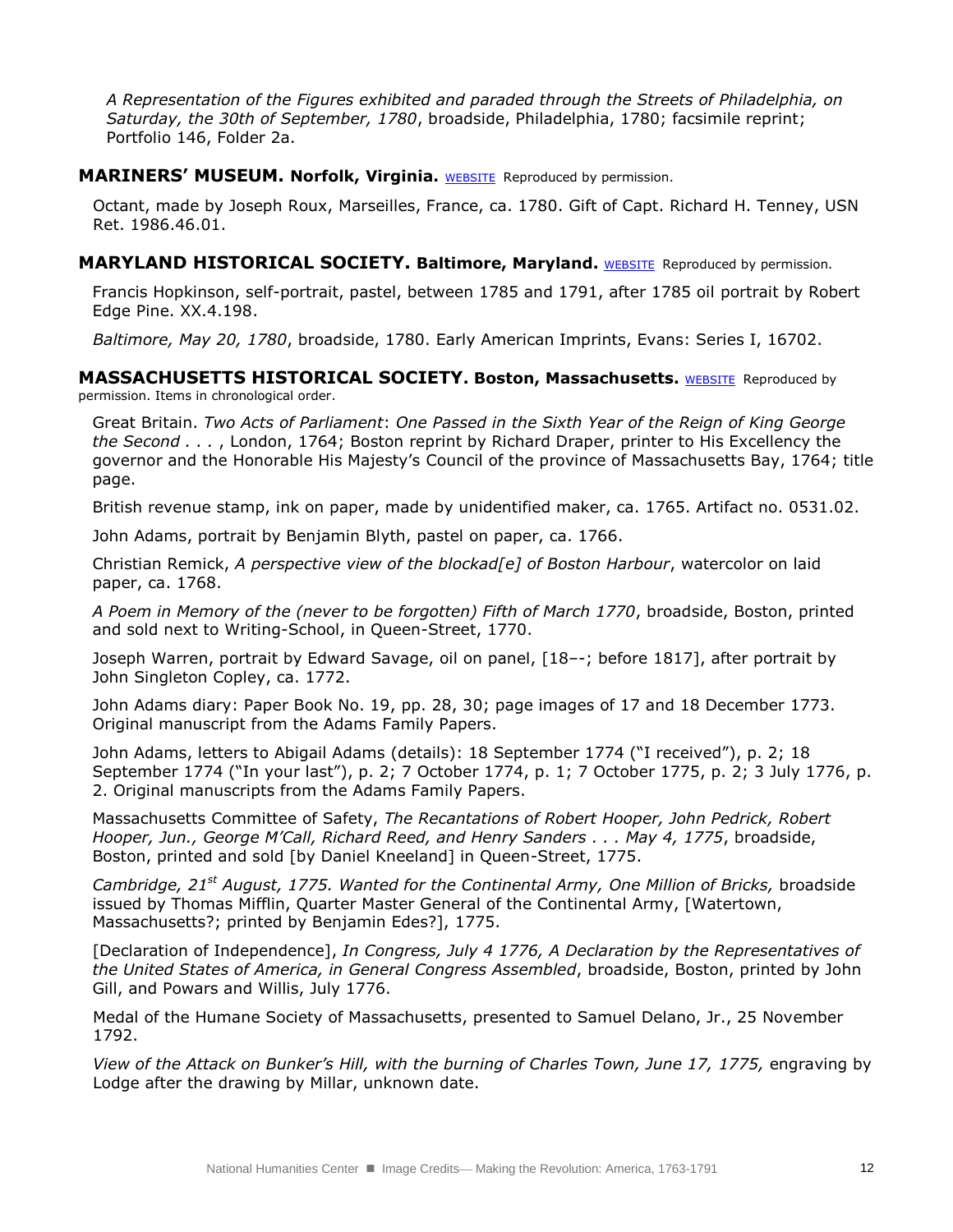#### **METROPOLITAN MUSEUM OF ART. New York, New York.** [WEBSITE](http://www.metmuseum.org/) Reproduced by permission.

#### **PORTRAITS**, in alphabetical order by person portrayed

Benjamin Franklin, portrait by Joseph-Siffred Duplessis, 1778. Friedsam Collection, Bequest of Michael Friedsam, 1931, 32.100.132.

Thomas Jefferson, miniature portrait by John Trumbull, oil on mahogany, 1788. Bequest of Cornelia Cruger, 1923, 24.19.

James Peale, self portrait, watercolor on ivory, 1789. Gift of Gloria Manney, 2006, 2006.235.133.

Rachel Brewer Peale, miniature portrait by Charles Willson Peale, watercolor on ivory in gilded copper case, ca. 1791. Gift of J. William Middendorf II, 1968. 68.222.3.

George Washington, portrait by John Trumbull, oil on canvas, 1784. Bequest of Charles Allen Munn, 1924, 24.109.88. Image © The Metropolitan Museum of Art.

Benjamin Waterhouse, portrait by Gilbert Stuart, oil on canvas, 1775. Bequest of Louisa Lee Waterhouse (Mrs. Benjamin Waterhouse) of Cambridge, Massachusetts, RLC.PA.114.

Noah Webster, portrait attributed to James Sharples (the Elder) or possibly Ellen Wallace Sharples, pastel on light grey wove paper, lined with canvas. n.d. Bequest of Charles Allen Munn, 1924 (24.109.99).

#### **NON-PORTRAITS**, in chronological order

Silver teapot by Josiah Austin, 1745-1755. Bequest of Charles Allen Munn, 1924, 24.109.7. Image The Metropolitan Museum of Art. In *Heilbrunn Timeline of Art History*. New York: The Metropolitan Museum of Art, 2000–. http://www.metmuseum.org/toah/works-of-art/24.109.7 (October 2006).

Dress (Robe à l'Anglaise), French, white muslin with hammered silver foliate diaper-patterned and red silk thread embroidery, 1784-1787. Purchase, Isabel Shults Fund and Irene Lewisohn Bequest, 1991. 1991.204a, b; in *Heilbrunn Timeline of Art History*. New York: The Metropolitan Museum of Art, 2000–. http://www.metmuseum.org/toah/works-of-art/1991.204a,b (September 2008).

Dress (Robe à l'Anglaise), American, cotton and baleen, 1785-95. Gift of the Brooklyn Museum, 2009; A. Augustus Healy Fund, 1934. 2009.300.647.

Slippers, British (probably), silk, ca 1790. Gift of Richard Kent, 1943. C.I.43.65.3a, b.

#### **MORAVIAN ARCHIVES. Winston-Salem, North Carolina.** [WEBSITE](http://www.moravianarchives.org/) Reproduced by permission.

*Proceedings of the committee for the town of Newbern, and County of Craven, May 31, 1775*, broadside, 1775 [Early American Imprints, Series I, 42910].

#### **MOUNT VERNON LADIES' ASSOCIATION. Mount Vernon, Virginia. WEBSITE**

George Washington, portrait by Charles Willson Peale, watercolor on ivory in brass frame, purchase: 1920, W-460; reproduced by permission.

*A Display of the United States of America*, engraving by Amos Doolittle, Connecticut, 1794. Gift of Mrs. George L. Andrew, 1910, SC-4; permission pending.

## **MUSÉE CARNAVALET. Paris, France.** [WEBSITE](http://www.carnavalet.paris.fr/fr/musee-carnavalet) Permission request submitted.

*Déclaration des droits de l'Homme et du citoyen* (Declaration of the Rights of Man and of the Citizen, 1789), painting, ca. 1789, attributed to Jean-Jacques-François Le Barbier. CARP0809.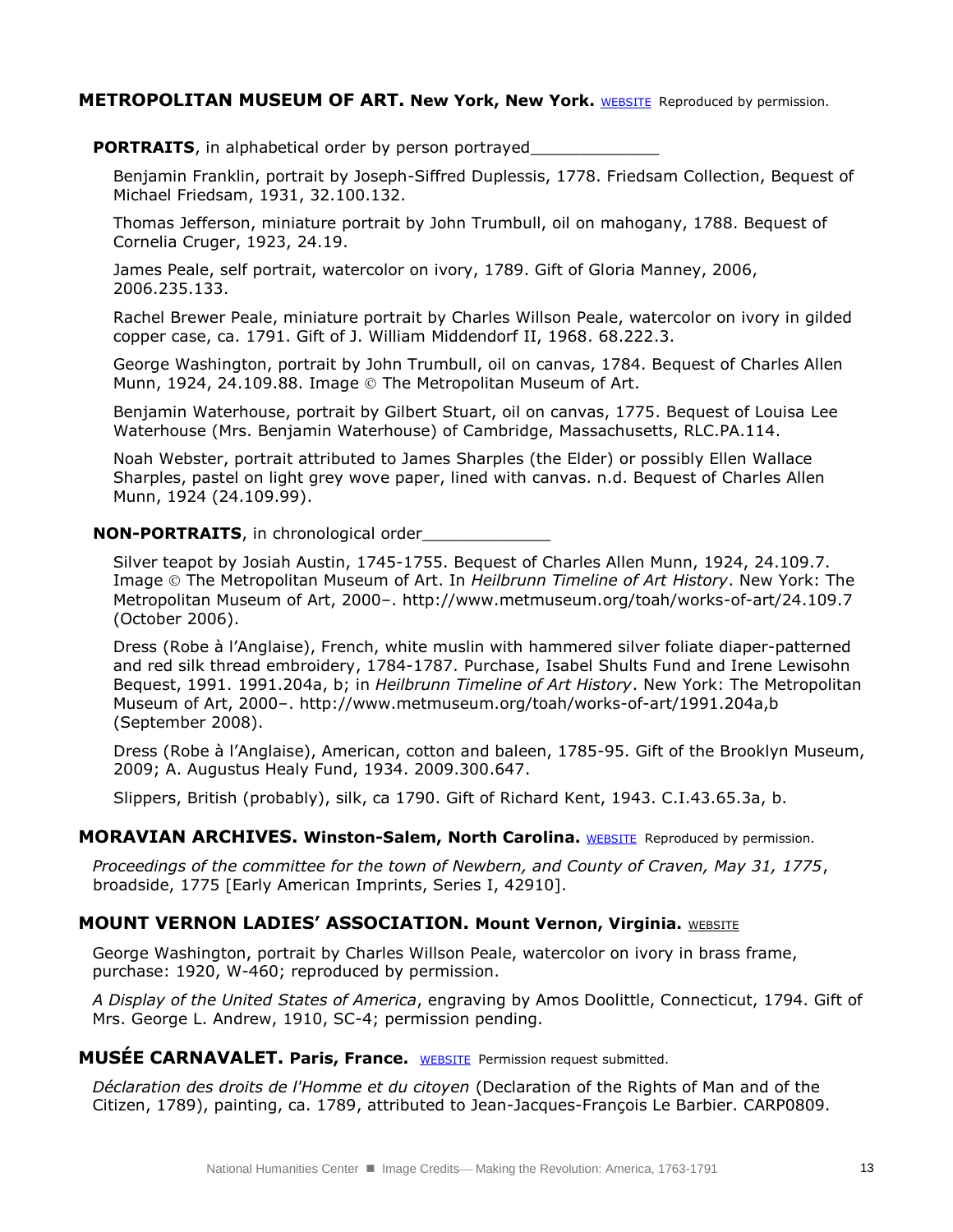**MUSEUM OF FINE ARTS, BOSTON. Boston, Massachusetts. [WEBSITE](http://www.mfa.org/) Reproduced by permission.** 

Samuel Adams, portrait by John Singleton Copley, oil on canvas, ca. 1772. Deposited by the City of Boston, L-R 30.76c.

John Hancock, portrait by John Singleton Copley, oil on canvas, 1765, L-R 30.76d.

Mrs. James Warren (Mercy Otis Warren), portrait by John Singleton Copley, oil on canvas, ca. 1763. Bequest of Winslow Warren, 31.212.

**NATIONAL ARCHIVES.** See UNITED STATES NATIONAL ARCHIVES & RECORDS ADMINISTRATION.

#### **NATIONAL GALLERY OF ART. Washington, DC.** [WEBSITE](http://www.nga.gov/) Permission request submitted.

Alexander Hamilton, portrait by John Trumbull, oil on canvas, 1792. Gift of the Avalon Foundation, 1952.1.1.

John Jay, portrait in judicial robes by Gilbert Stuart, oil on canvas, 1794. Gift of the Jay Family, 2009.132.1.

**NATIONAL GALLERY OF CANADA. Ottawa, Ontario, Canada. [WEBSITE](http://www.gallery.ca/english/index.html) Reproduced by permission.** 

Benjamin West, *The Death of General Wolfe*, 1770. Transfer from the Canadian War Memorials, 1921. Gift of the 2nd Duke of Westminster, Eaton Hall, Cheshire, 1918. Photo © NGC. (no. 8007).

## **NATIONAL LIBRARY OF WALES / LLYFRGELL GENEDLAETHOL CYMRU. Aberystwyth,**

Wales, UK. [WEBSITE](http://www.llgc.org.uk/) Reproduced by permission.

Rev. Richard Price, portrait by Benjamin West, oil on canvas, 1778.

#### **NATIONAL MARITIME MUSEUM. Greenwich, London, UK. [WEBSITE](http://www.nmm.ac.uk/) Reproduced by permission.**

*A New Method of Macarony Making, as practised at Boston*, colored aquatint, October 1774, PAF3919.

## **NATIONAL MUSEUM OF AMERICAN HISTORY. Smithsonian Institution. Washington,**

**DC.** [WEBSITE](http://americanhistory.si.edu/) Permission pending.

Continental Army uniform coat worn in 1777 by Col. Peter Gansevoort,  $3<sup>rd</sup>$  Regiment, New York Continental Line, color photograph.

#### **NATIONAL PARK SERVICE MUSEUM COLLECTION.** [WEBSITE](http://www.nps.gov/museum/) Reproduced by permission.

Patience Wright, wax portrait in wood frame of George Washington, n.d. [late 1700s]. Morristown National Historic Park, MORR 3472.

#### **NATIONAL PORTRAIT GALLERY. London, England, UK. [WEBSITE](http://www.npg.org.uk/) Reproduced by permission.**

Charles Inglis, portrait by Robert Field, oil on canvas, 1810. Given by the sitter's grandson, Thomas Cochran Inglis, 1895, NPG 1023.

## **NATIONAL PORTRAIT GALLERY. Smithsonian Institution. Washington, DC. WEBSITE**

Reproduced by permission. Items in alphabetical order by subject.

John Adams, portrait by John Trumbull (former attribution: Gilbert Stuart), oil on canvas, 1793, NPG 75.52.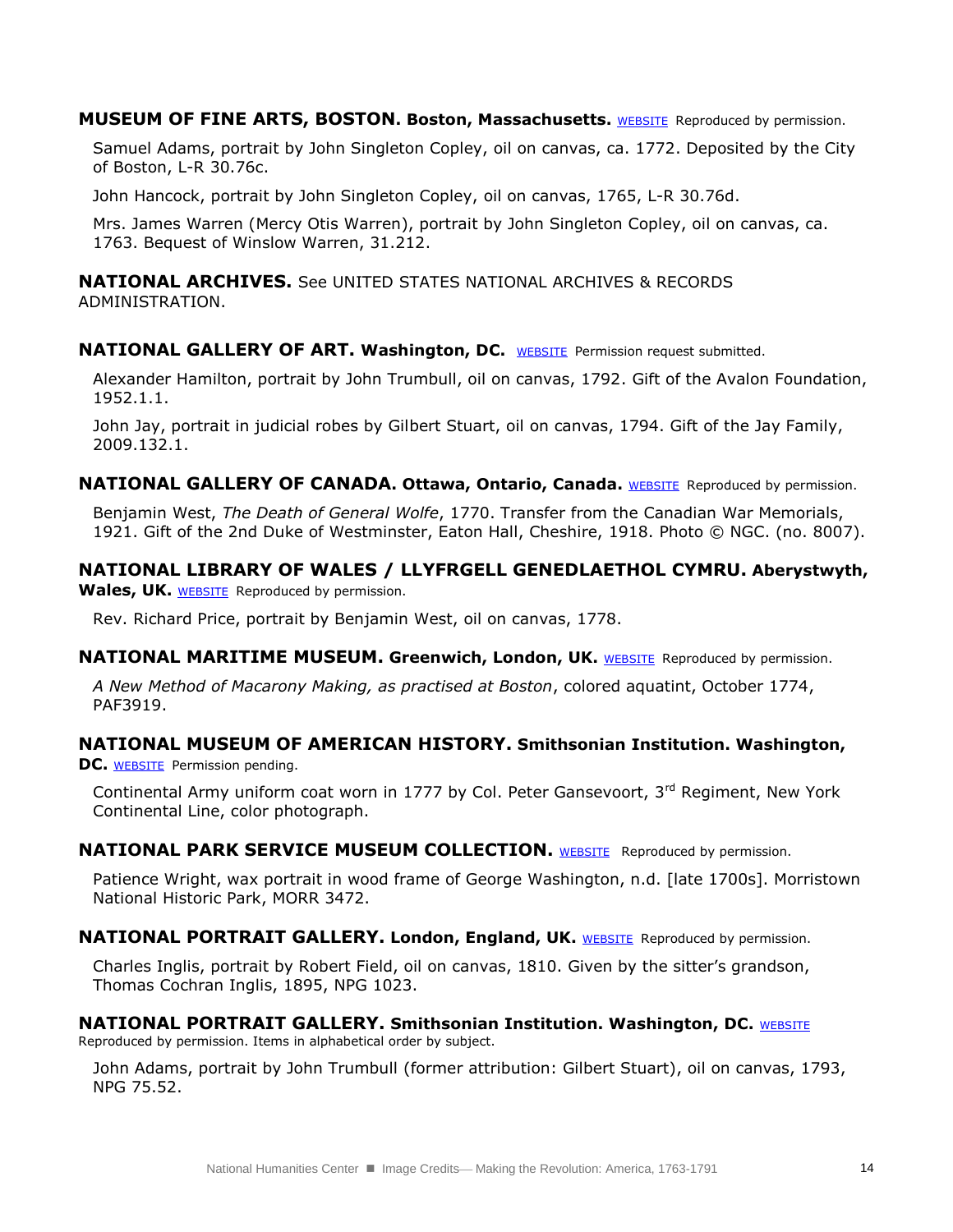Benjamin Franklin, portrait by Joseph-Siffred Duplessis, oil on canvas, ca. 1785. Gift of the Morris and Gwendolyn Cafritz Foundation, NPG 87.43.

Daniel Leonard, portrait by unidentified artist, watercolor on ivory, ca. 1770. Conserved with funds from the Smithsonian Women's Committee, NPG.2008.1.

Daniel Shays and Job Shattuck, by unidentified artist, relief cut on paper, 1787, illustration in *Bickerstaff's Boston Almanac of 1787*, NPG.75.25.

George Washington, portrait by Robert Edge Pine, oil on canvas, 1785, NPG 80.16.

# **NEW-YORK HISTORICAL SOCIETY. New York, New York.** [WEBSITE](https://www.nyhistory.org/web/) Reproduced by permission.

Items in chronological order.

*Joy to America!* broadside, New York, 20 May 1766 [Early American Imprints, Series I, 10347].

*Declaration of Independence*, broadside, n.p., July 1776 [EAI 43196].

Charles Inglis, *The Deceiver Unmasked*, publication, 1776, title page [EAI 43050].

Massachusetts. State Train of Artillery, *To all Gentlemen Volunteers*, recruitment broadside, 1777 [EAI 43288].

Illustration in *A New Touch on the Times*, poem by Molly Gutridge, broadside, Massachusetts, 1779.

Philip Freneau, *The British Prison-Ship: A Poem*, 1781, title page (detail) [EAI 17159].

John Jay, portrait by Joseph Wright, oil on canvas, 1786. Gift of John Pintard, 1817.5.

Francis Guy, *The Tontine Coffee House*, Wall Street, New York City, painting, 1791.

Ki-On-Twog-Ky, Seneca chief also known as Cornplanter, portrait by F. Bartoli, oil on canvas, 1796. Gift of Thomas Jefferson Bryan, 1867.314.

Male descendant of Mary Jemison, portrait sketch by Baroness Anne-Marguerite-Henriette Hyde de Neuvilla, captioned "The Fair Indian of the Buffalo Tribe," 1808, 1953.219.

#### **NEW YORK PUBLIC LIBRARY. Digital Library. New York, New York.** [WEBSITE](http://digitalgallery.nypl.org/nypldigital/index.cfm) Courtesy of the New York Public Library.

**PORTRAITS**, in alphabetical order by name of person portrayed

John Adams, portrait after Benjamin Blythe, engraving?, n.d. #494240.

John Adams, portrait, engraving, n.d., #494256.

John Alsop, lithograph by Max Rosenthal, 1885?, #1253345.

Samuel Adams, engraving from portrait by John Singleton Copley, engraving by William Jackman, 1857, #478502.

Isaac Barré, engraving by John Hall, 1787, after portrait by Gilbert Stuart, #465965.

Jacques-Pierre Brissot de Warville, lithograph, n.d., #1124758.

Edmund Burke, engraving by B. Holl, London, 1824, after 1771 painting by Sir Joshua Reynolds, #421463.

Samuel Chase, unsigned watercolor by unidentified artist (perhaps Henry Bryan Hall), n.d. (likely 1860s), #420438.

Benjamin Church, engraving, n.d., #1217365.

Clodius [Marcus Clodius Pupienus Maximus Augustus]*,* Roman emperor (A.D. 238), engraving by Gebbie & Co., n.d., #1624769.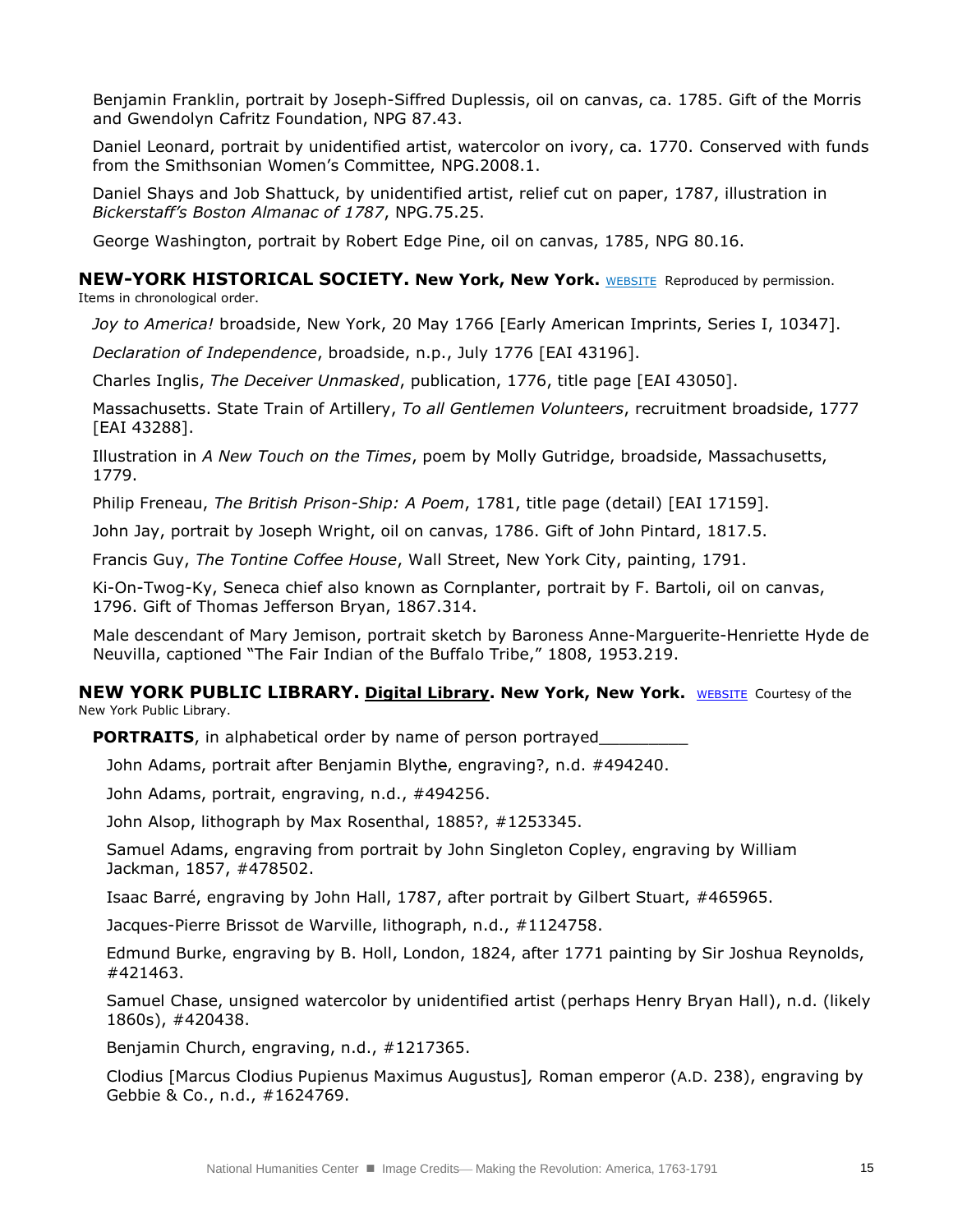Samuel Cooper, engraving by Valentine Green, 1784, #EM3252.

Stephen Crane, ink drawing by David M. Stauffer, 1887, #419958.

Thomas Cushing, lithograph by Max Rosenthal, 1885?, #EM3794.

John Dickinson, engraving by Albert Rosenthal, ca. mid 1800s, #423451.

William Henry Drayton, etching by Henry Bryan Hall, 1872, #1235172.

James Duane, etching by Henry Hall Bryan, 1873, #1235145.

Timothy Dwight, engraving for the *American Literary Magazine*, n.d., after portrait by John Trumbull, #1227456.

Eliphalet Dyer, etching by Albert Rosenthal, 1886, #478609.

William Floyd, watercolor by Henry Bryan Hall, 1868, #420416.

Benjamin Franklin, mezzotint by Edward Fisher, 1770?, after portrait by Mason Chamberlin, #EM3172.

Benjamin Franklin, etching by Henry Bryan Hall, 1879, after 1785 portrait by Joseph-Siffred Duplessis, #419936.

Benjamin Franklin, unidentified etching, #1239574.

Philip Freneau, print by T. Halpin, 1865, #424397.

Christopher Gadsden, engraving by Henry Bryan Hall, 1876, #1240952.

Joseph Galloway, portrait by Max Rosenthal, mid 1800s, #1241470.

George III in his parliamentary robes, engraving by James Heath, 1800?, #EM3922.

George Grenville, mezzotint by William Hoare, n.d. (ca. mid to late 1700s), #422888.

Alexander Hamilton, engraving/etching by unidentified artist, n.d., #1250100.

Alexander Hamilton, engraving/etching by unidentified artist, n.d., after portrait by John Trumbull, #1250049.

David Hartley, mezzotint by James Walker, n.d. (ca. early 1800s before 1822), after portrait by George Romney, #420632.

Joseph Hewes, watercolor by Henry Bryan Hall, 1868, #420450.

Patrick Henry, etching by Albert Rosenthal, 1888, #417909.

William Hooper, watercolor by Henry Bryan Hall, 1868, #420449.

Stephen Hopkins, watercolor by Henry Bryan Hall, 1868, #420410.

John Jay, second governor of New York, engraving by John Chester Buttre, mid 1800s, #1253676.

Thomas Jefferson, engraving by Henry Bryan Hall, ca. 1860s, #EM3797.

James Kinsey, etching signed M.R. (probably Max Rosenthal), ca. mid 1800s. #1549641.

Henry Knox, engraving by Robert Whitechurch, mid 1800s, #1253658

Charles Lee, engraving/etching by unidentified creator, n.d. #422617.

Richard Henry Lee, watercolor by Henry Bryan Hall, 1869, #420443.

Thomas Lynch, Henry Bryan Hall, 1868, #420454.

James Madison, engraving/etching, n.d., after a portrait by Gilbert Stuart, #1658819.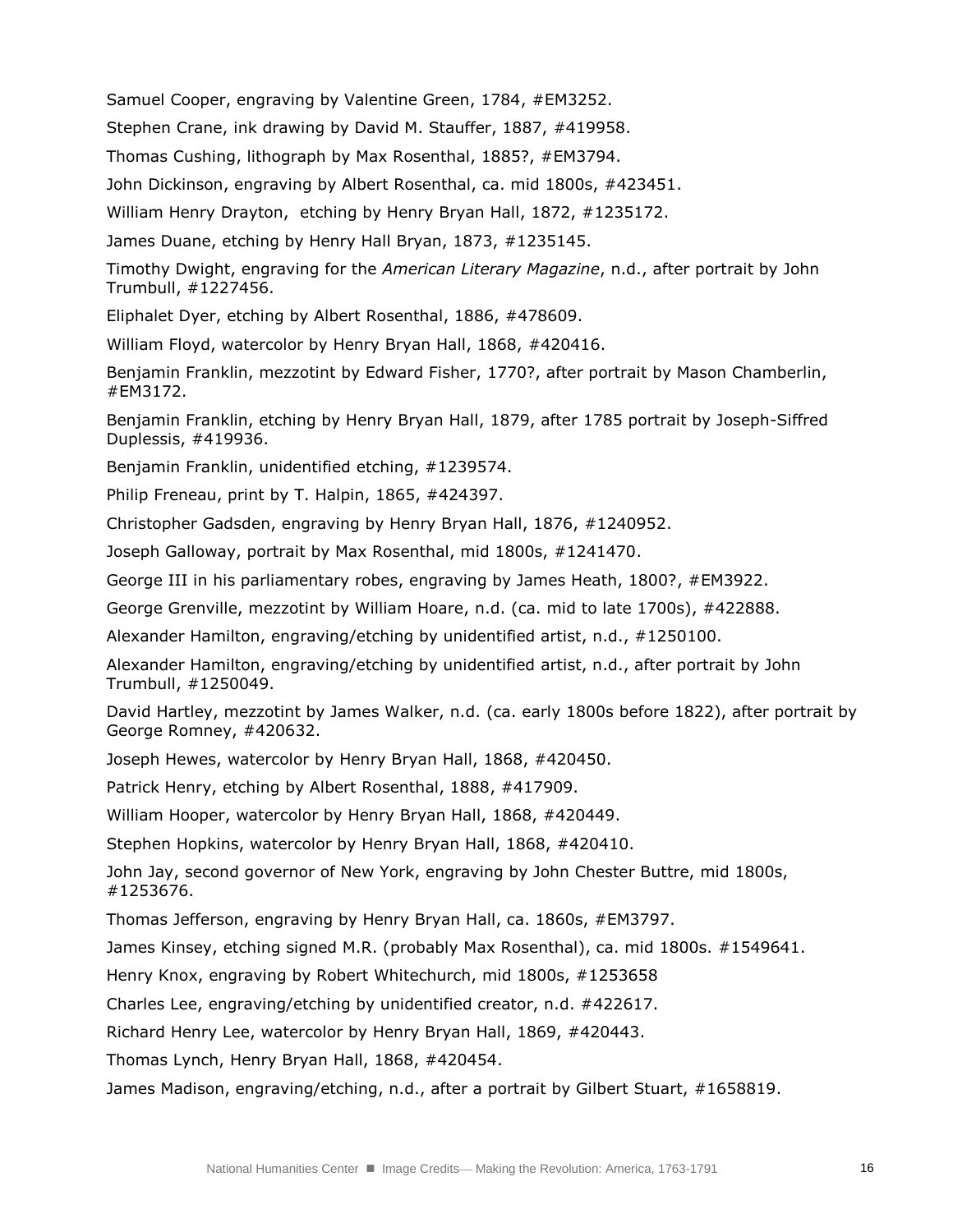Henry Middleton, etching by Max Rosenthal, 1885?, #1253556.

Robert Morris, watercolor by Henry Bryan Hall, 1868, #420425.

Jonathan Odell, portrait by unidentified artist, n.d., #422599.

William Paca, watercolor by Henry Bryan Hall, 1868, #420439.

Thomas Paine, engraving by John Henry Bufford after portrait by George Romney, lithograph by Buford's Lithography, 1850(?), #EM2937.

Edmund Pendleton, etching by Henry Bryan Hall, 1872, #421639.

Thomas Pownall, engraving by Richard Erlom, n.d. after portrait by Francis Cotes, #465447.

David Ramsay, engraving by J. B. Longacre after oil portrait by Rembrandt Peale, 1796, #EM2931.

George Read, watercolor by Henry Bryan Hall, 1868, #420436.

David Rittenhouse, engraving by Edward Savage, 1796, after oil portrait by Charles Willson Peale, #1158217.

Claude Robin, etching by Albert Rosenthal, 1888, #424750.

Caesar Rodney, etching by Henry Bryan Hall, 1871, #EM3381.

Benjamin Rush, watercolor by Henry Bryan Hall, 1868, #420426.

John Rutledge, portrait by Albert Rosenthal, ca. 1880s, #422368.

Samuel Seabury, portrait by Thomas Spence Duché, Jr., engraving by Sherman & Smith, n.d., #431126.

Roger Sherman, etching by Max Rosenthal, n.d. (ca. mid 1800s), #422313.

Richard Smith, ink drawing by David M. Stauffer, 1887?, #419959.

John Sullivan, engraving by unidentified artist/engraver, n.d., #421369.

Charles Townshend, mezzotint by John Dixon, 1770, after portrait by Sir Joshua Reynolds, #465971.

John Trumbull, engraving by John Benson Lossing, ca. mid -1800s, likely a portrait of the poet John Trumbull (1750-1831), after the 1793 oil portrait by his cousin John Trumbull [subject identified, perhaps in error, as artist John Trumbull in NYPL catalogue], #420652.

George Washington at the age of twenty-five [ca. 1757], engraving by J. de Mare, n.d., #420970.

George Washington, engraving by J. Sartain. n.d., after portrait by James Peale, #421228.

George Washington, engraving by Henry Bryan Hall, mid 1800s, #1253393.

George Washington, engraving by Henry Bryan Hall, mid 1800s, #424847.

William Whipple, watercolor by Henry Bryan Hall, 1868, #420403.

**NON-PORTRAITS**, in chronological order by creation date\_\_\_\_\_

*The British prison ship* Jersey, engraving, creator unidentified in record, n.d., #420924.

*A south east view of the great town of Boston in New England in America*., engraving by John Carwitham, ca. 1730, #465401.

*Liberty Triumphant, or the Downfall of Oppression*, engraving, Philadelphia or New York, January-April 1774, #419896.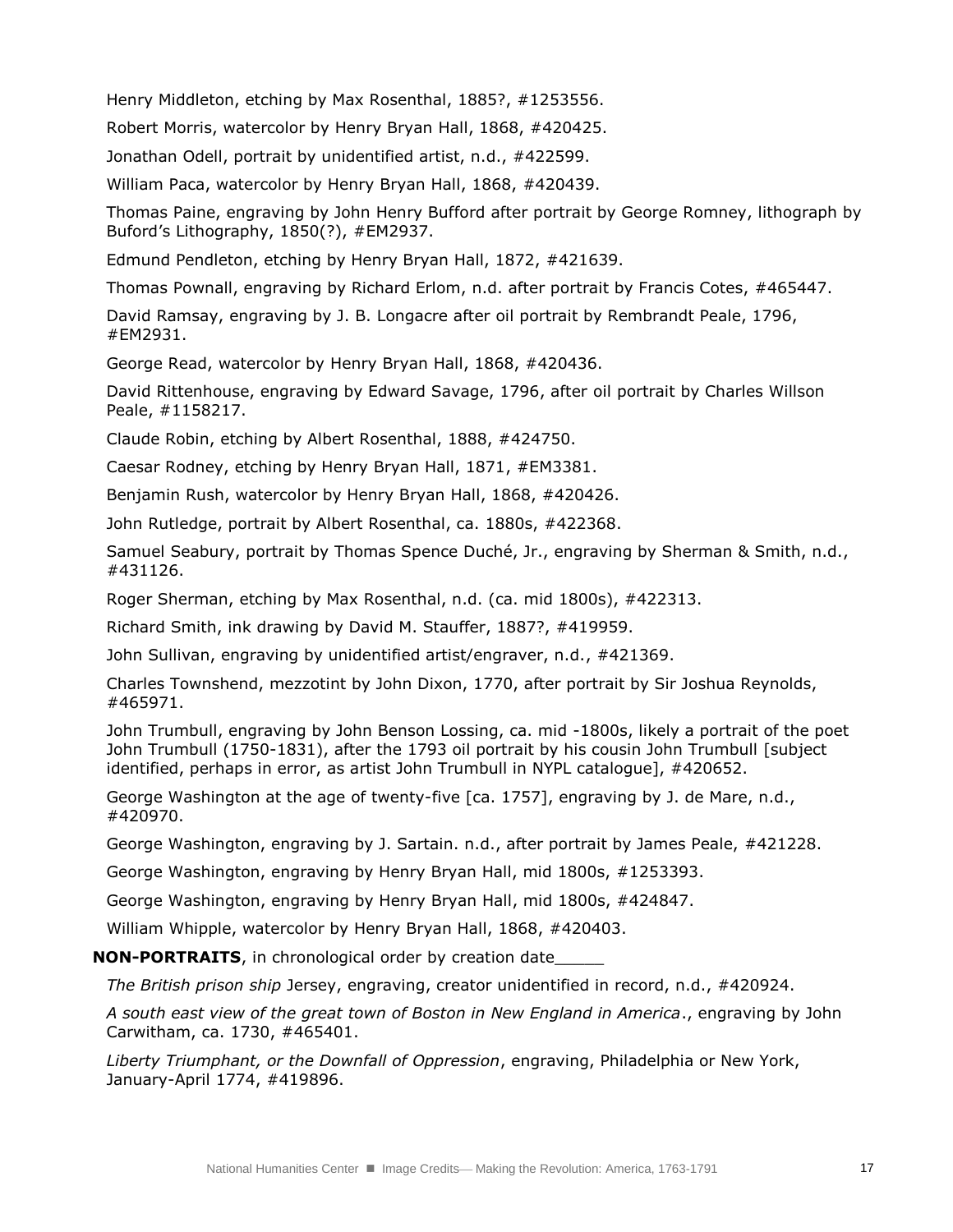Ralph Earl, *A View of the Town of Concord*, hand-colored engraving by Amos Doolittle, 1775, #54388.

Ralph Earl, *The Engagement at the North Bridge in Concord*, hand-colored engraving by Amos Doolittle, 1775, #54389.

Ralph Earl, *A View of the South Part of Lexington*, hand-colored engraving by Amos Doolittle, 1775, #54390.

*View of the Attack on Bunker's Hill, with the Burning of Charles Town, June 17, 1775, e*ngraving by Lodge after the drawing by Millar, n.d., #424089.

William Dunlap, frontispiece engraving for *The Contrast*, by Royall Tyler, 1787, 1790 ed. #809938.

*Second street north of Market Street, with Christ Church, Philadelphia*, hand-colored engraving by William and Thomas Birch, 1799, #54008.

*Cruelty Presiding over the Prison Ship*, illustration by Robert Smirke in Joel Barlow's *The Columbiad*, 1807, #1253296.

Depiction of the Battle of Waxhaw (1780) entitled "Tarleton's Quarters," in John Frost, *An Illuminated History of North America*, 1856, #808811.

Illustration entitled "Rhinelander's Sugar house, used as a prison during the Revolution," in Mary L. Booth, *History of the City of New York from its Earliest Settlement to the Present Time*, 1859, #809431.

*New Port, Rhode Island, in 1730*, engraving, ca. 1884, #478731.

Man and woman of France in the 1780s, untitled/captioned color illustration in Munchener Bilderbogen, *Costumes of All Nations*, H. Grevel & Co., London, 1913, #812127.

## **NEW YORK PUBLIC LIBRARY. Manuscripts & Archives Division. New York, New York.**

[WEBSITE](http://www.nypl.org/locations/schwarzman/manuscripts-division) Reproduced by permission. Items in chronological order.

South-Carolina Association, *The actual commencement of hostilities* . . . , association pledge, broadside, 11 May 1775 [EAI 42942].

Lancaster County [Pennsylvania] Committee of Observation, *In Committee*, broadside [facsimile copy], 10 February 1775 [EAI 14817].

Second Continental Congress, Olive Branch Petition, autograph manuscript, 8 July 1775, p. 3.

Thomas Paine, *Common Sense*, German ed., January 1776, title page [EAI 14963].

*Cornwallis Retreating! Philadelphia, April 7, 1781*, broadside, Philadelphia, 1781 [EAI 17391].

#### **NEW YORK STATE ARCHIVES. Albany, New York.** [WEBSITE](http://www.archives.nysed.gov/aindex.shtml) Reproduced by permission.

Lake Champlain, looking northeast from Mount Defiance and Mount Independence, showing the positions of Fort Ticonderoga and Fort Independence, colored lantern slide, 1911. New York State Archives, Education Dept., Div. of Visual Instruction, Instructional Lantern Slides, ca. 1856-1939, A3045-78, D47 Ch MI.

## **NEW YORK STATE OFFICE OF PARKS, RECREATION, AND HISTORIC**

**PRESERVATION. Albany, New York. WEBSITE** Reproduced by permission.

Genessee River Gorge at Letchworth State Park, New York, color photograph, n.d.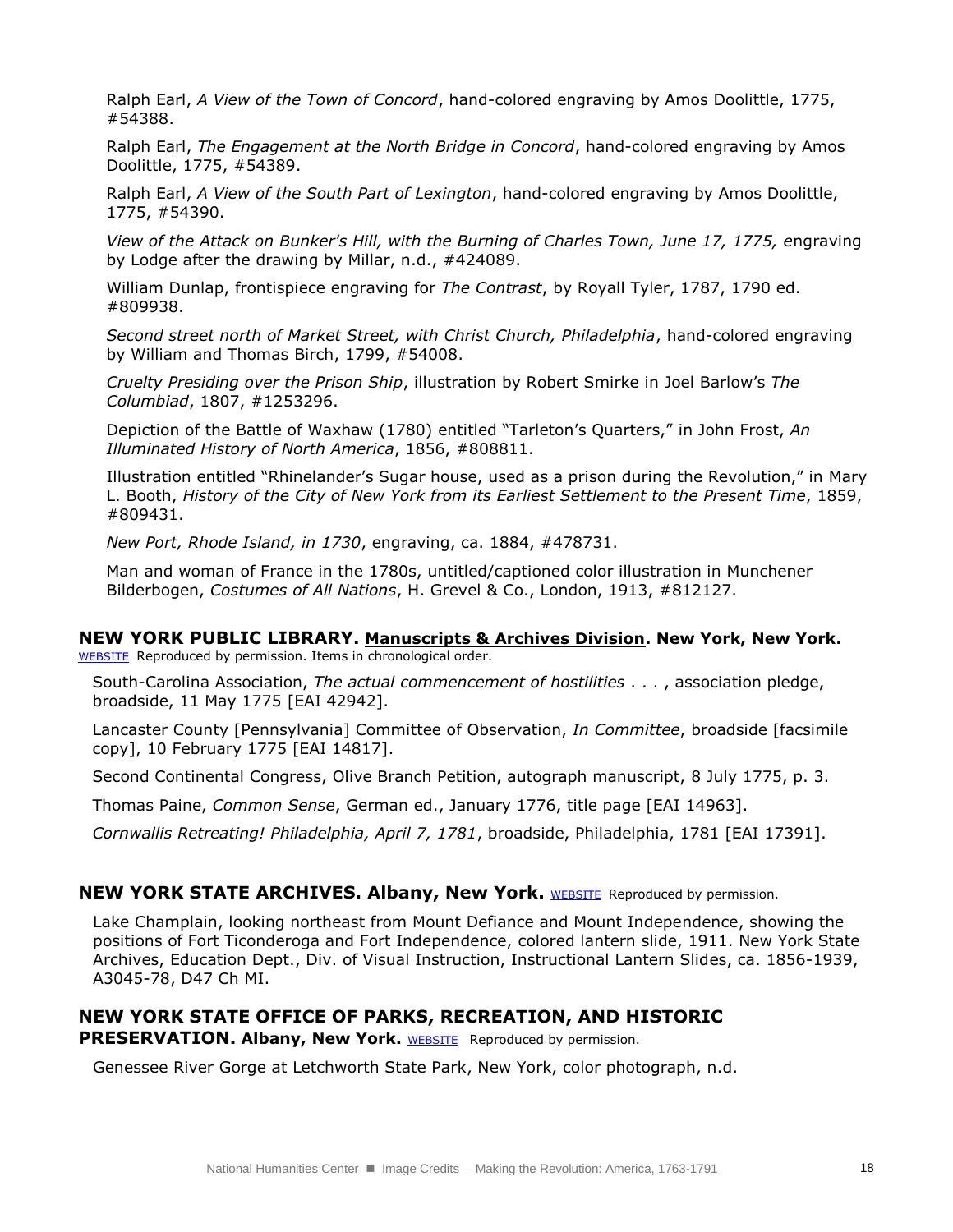## **PENNSYLVANIA ACADEMY OF THE FINE ARTS. Philadelphia, Pennsylvania. WEBSITE**

Reproduced by permission.

Benjamin Franklin, portrait by Charles Willson Peale, oil on canvas, 1785. Bequest of Mrs. Sarah Harrison (The Joseph Harrison, Jr., Collection), 1912.14.2.

*George Washington at Princeton*, portrait by Charles Willson Peale, oil on canvas, 1779. Gift of Maria McKean Allen and Phebe Warren Downes through the bequest of their mother, Elizabeth Wharton McKean, 1943.16.2.

George Washington, portrait by Charles Willson Peale, oil on canvas, 1787. Bequest of Mrs. Sarah Harrison (The Joseph Harrison, Jr., Collection), 1912.14.3.

George Washington, presidential portrait by Gilbert Stuart (the Lansdowne Portrait), oil on canvas, 1796. Bequest of William Bingham, 1811.2.

#### **PENNSYLVANIA CAPITOL PRESERVATION COMMITTEE. Harrisburg, Pennsylvania.**

[WEBSITE](http://cpc.state.pa.us/cpcweb/) Reproduced by permission of Brian Hunt (photographer) and the Pennsylvania Capitol Preservation Committee.

Gov. Joseph Reed, portrait by Charles Willson Peale, oil on canvas, ca. 1783.

## **PHILADELPHIA HISTORY MUSEUM AT THE ATWATER KENT. Philadelphia,**

**Pennsylvania.** [WEBSITE](http://www.philadelphiahistory.org/index.php) Reproduced by permission.

John Dickinson, portrait by Charles Willson Peale, oil on canvas, 1770. Historical Society of Pennsylvania Collection, Bequest of A. Sidney Logan.

#### **REED FAMILY: Andrew Reed, Henry Reed, Christopher Reed.** Reproduced by permission.

Esther De Berdt Reed, oil portrait by Charles Willson Peale, before 1780.

**RHODE ISLAND HISTORICAL SOCIETY. Providence, Rhode Island.** [WEBSITE](http://www.rihs.org/) Reproduced by permission.

*Liberty and No Tories*, election proxy, Rhode Island, 1775 [Early American Imprints, Series I, 42930].

#### **ROYAL ACADEMY OF ARTS. London, England, UK.** [WEBSITE](http://www.royalacademy.org.uk/) Reproduced by permission.

King George III, portrait by Sir Joshua Reynolds, oil on canvas, 1779, Photo © Royal Academy of Arts, London; photographer: John Hammond.

# **ROYAL COLLECTION OF HER MAJESTY QUEEN ELIZABETH II. London, England, UK.**

[WEBSITE](http://www.royalcollection.org.uk/) Reproduced by permission.

King George III, state portrait in coronation robes by Allan Ramsay, oil on canvas, 1761-62, RCIN 405307. Photograph: The Royal Collection © 2011, Her Majesty Queen Elizabeth II.

#### **RUDOLPH, ELLEN K.** [WEBSITE](http://www.drellenrudolph.com/) Reproduced by permission.

Aerial photograph of the Wren Building, College of William and Mary, Williamsburg, Virginia, 2010. 2010 Dr. Ellen K. Rudolph.

## **SMITHSONIAN AMERICAN ART MUSEUM. Washington, DC. [WEBSITE](http://americanart.si.edu/) Permission pending.**

James Wilson, miniature portrait by Jean Pierre Henri Elouis, watercolor on ivory, ca. 1792. Museum purchase through the Catherine Walden Myer Fund, 1952.3.3.

**SMITHSONIAN INSTITUTION.** See individual museums within the Smithsonian.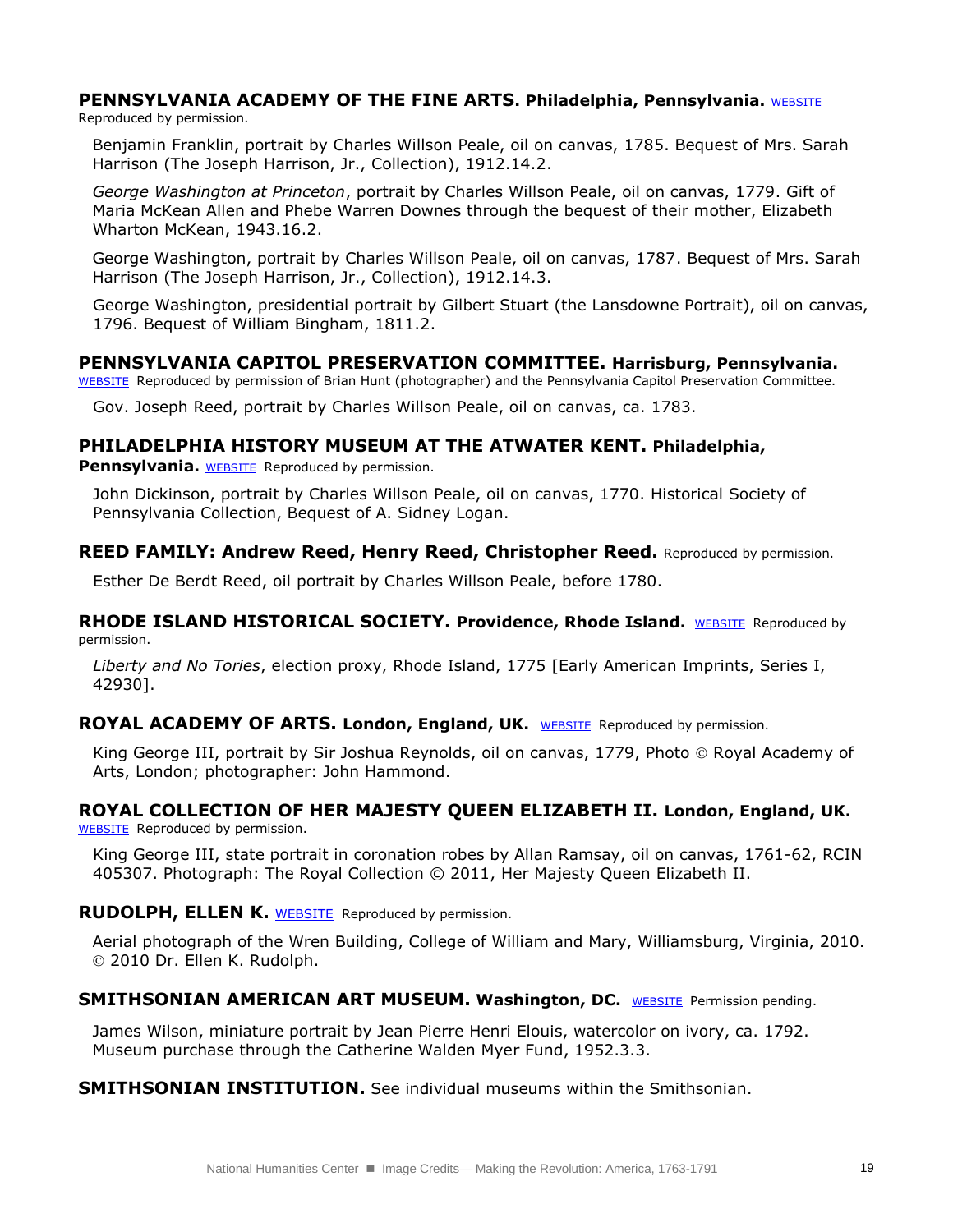## **TATE MUSEUM. London, England, UK. [WEBSITE](http://www.tate.org.uk/) Reproduced by permission.**

William Blake, *Nebuchadnezzar*, color etching, between 1795 and 1805.

John Singleton Copley, *The Collapse of the Earl of Chatham in the House of Lords, 7 July 1778*, oil on canvas, 1779-1780.

#### **UNITED STATES CAPITOL. Architect of the Capitol. Washington, DC. [WEBSITE](http://www.aoc.gov/) Permission** pending.

John Trumbull, *Surrender of Lord Cornwallis*, oil on canvas, 1819-1820.

## **UNITED STATES DEPARTMENT OF AGRICULTURE. Washington, DC. [WEBSITE](http://www.usda.gov/wps/portal/usda/usdahome)**

Roof framing illustration, in *Wood Frame House Construction*, Agriculture Handbook #73 (U.S. Government Printing Offfice, 1989). In the public domain. Digital image courtesy of [Online Tips](http://www.onlinetips.org/installing-roof-sheathing) (9193-0297 Quebec, Inc., Quebec, Canada).

## **UNITED STATES DEPARTMENT OF THE NAVY. Naval History & Heritage Command**

**Photographic Dept. Washington, DC.** [WEBSITE](http://www.history.navy.mil/index.html) In the public domain; image courtesy of the U.S. Dept. of the Navy.

C. Randle, *A Sketch of the New England Armed Vessels, in Valcure Bay on Lake Champlain . . . 11 October 1776*, drawing, ca. 1776.

#### **UNITED STATES DEPARTMENT OF STATE. Washington, DC.** [WEBSITE](http://www.state.gov/) Permission pending.

Benjamin West, *American Commissioners of the Preliminary Peace Agreement with Great Britain*, oil on canvas [unfinished], 1783.

## **UNITED STATES NATIONAL ARCHIVES & RECORDS ADMINISTRATION. Washington,**

**DC.** [WEBSITE](http://www.archives.gov/) Items in chronological order. Courtesy of the U.S. National Archives.

Magna Carta, 1297 manuscript version, on exhibit courtesy of David M. Rubenstein in the Rotunda of the National Archives, Washington, DC.

Declaration of Independence, official signed copy, August 2, 1776; Miscellaneous Papers of the Continental Congress, 1774-1789; Records of the Continental and Confederation Congresses and the Constitutional Convention, 1774-1789, Record Group 360; on exhibit in the Rotunda of the National Archives, Washington, DC.

Articles of Confederation, 1777, engrossed and corrected copy showing amendments adopted, 15 November 1777, p. 1. Papers of the Continental Congress, 1774-1789; Records of the Continental and Confederation Congresses and the Constitutional Convention, 1774-1789, Record Group 360.

Treaty of Alliance with France, manuscript document, 6 February 1778, p. 1. International Treaties and Related Records, 1778-1974; General Records of the United States Government, Record Group 11.

Treaty of Paris, 3 September 1783, signature page. International Treaties and Related Records, 1778-1974; General Records of the United States Government, Record Group 11.

Constitution of the United States, signed copy, 1787, pp. 1, 4. Miscellaneous Papers of the Continental Congress, 1774-1789; Records of the Continental and Confederation Congresses and the Constitutional Convention, 1774-1789, Record Group 360.

Report of the Conference Committee of the first Congress, appointed to settle differences between two versions of the House and Senate versions of the proposed Bill of Rights, 24 September 1789, p. 2. Records of the U.S. Senate; exhibited by the National Archives with the permission of the U.S. Senate.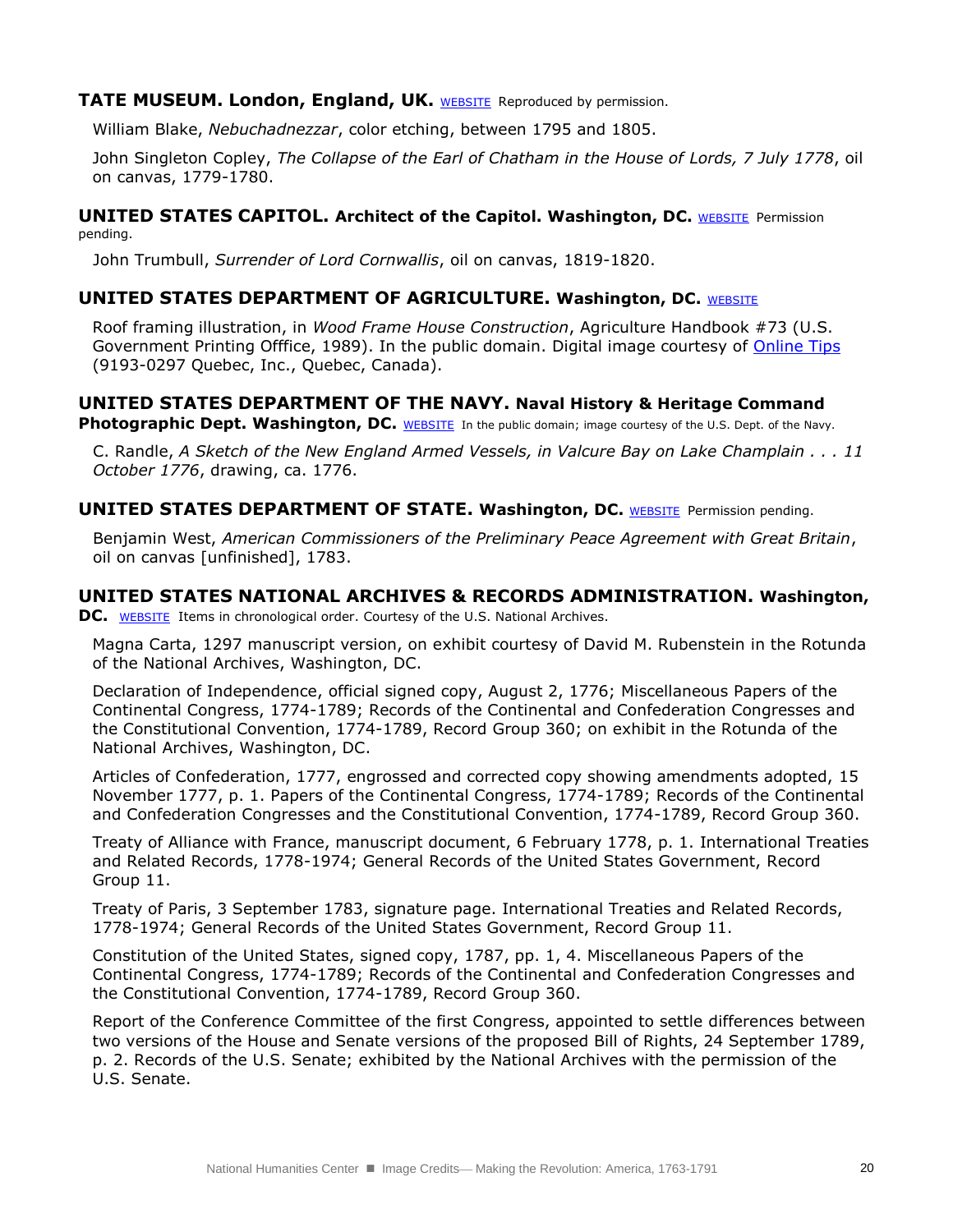Resolution of Congress submitting twelve constitutional amendments to the states, 25 September 1789 [engrossed Bill of Rights]. General Records of the United States Government; Record Group 11.

Petition from the Pennsylvania Society for the Abolition of Slavery, signed by Benjamin Franklin, President of the Pennsylvania Society, 3 February 1790. Records of the United States Senate, Center for Legislative Archives.

Declaration of Independence, facsimile engraving by William J. Stone, 1823; on exhibit in the National Archives courtesy of David M. Rubenstein.

#### **UNITED STATES SENATE. Washington, DC.** [WEBSITE](http://www.senate.gov/artandhistory/art/artifact/Painting_31_00010.htm) Reproduced by permission.

Henry Laurens, portrait by Lemuel Francis Abbott, oil on canvas, 1781 or 1784, U.S. Senate Collection, 31.00010.000.

## **UNIVERSITY OF GEORGIA LIBRARIES. Athens, Georgia.** [WEBSITE](http://www.libs.uga.edu/) Permission pending.

Eliza Yonge Wilkinson, South Carolina, Letter III, manuscript letter (microfilm), 1782, detail.

## **UNIVERSITY OF KANSAS LIBRARIES**, **Kenneth Spencer Research Library. Lawrence,**

**Kansas.** [WEBSITE](http://spencer.lib.ku.edu/exhibits/monaghan/) Reproduced by permission.

Noah Webster, *The Elementary Spelling Book*, rev. ed., 1857, frontispiece and title page.

## **UNIVERSITY OF NOTRE DAME. Hesburgh Library, Special Collections. Fort Wayne,**

**Indiana.** [WEBSITE](http://nd.edu/) Reproduced by permission.

Five-pound note, New York, 21 April 1760. [Numismatics Collections: Colonial Currency]

#### **UNIVERSITY OF PENNSYLVANIA. University Archives. Philadelphia, Pennsylvania.** [WEBSITE](http://www.archives.upenn.edu/home/archives.html) Reproduced by permission.

College of Philadelphia, Fourth Street Campus, Academy/College Building (built 1740) and Dormitory/Charity School (built 1762), exterior, drawing, 1918, UARC20040114014.

"Venerate the Plough," seal of the Philadelphia Society for Promoting Agriculture (founded 1785).

## **UNIVERSITY OF SOUTH FLORIDA. College of Education. Florida Center for Instructional**

**Technology.** [WEBSITE](http://etc.usf.edu/clipart/index.htm) Reproduced courtesy of the Florida Center for Instructional Technology.

Illustration (origin uncited) of the Peasant Revolt of 1381 (Wat Tyler's Rebellion), engraving in B. L. Hamlen, *The Museum of History or Narratives of the Most Remarkable and Interesting Events, Which Have Taken Place in Ancient and Modern Times* (New Haven: H. Mansfield, 1921).

#### **VIRGINIA HISTORICAL SOCIETY. Richmond, Virginia.** [WEBSITE](http://www.vahistorical.org/) Reproduced by permission.

Peyton Randolph, portrait by Matthew Pratt, oil on canvas, ca. 1773.

#### WASHINGTON & LEE UNIVERSITY. Lexington, Virginia. [WEBSITE](http://www.wlu.edu/x6.xml) Reproduced by permission.

George Washington, portrait by Charles Willson Peale, oil on canvas, 1772.

#### **WHITE HOUSE HISTORICAL ASSOCIATION. Washington, DC. [WEBSITE](http://www.whitehousehistory.org/) Reproduced by** permission.

Jean-Antoine Houdon, marble bust of Joel Barlow, ca. 1804. White House Collection, 483; gift of an anonymous donor, 963.466.1.